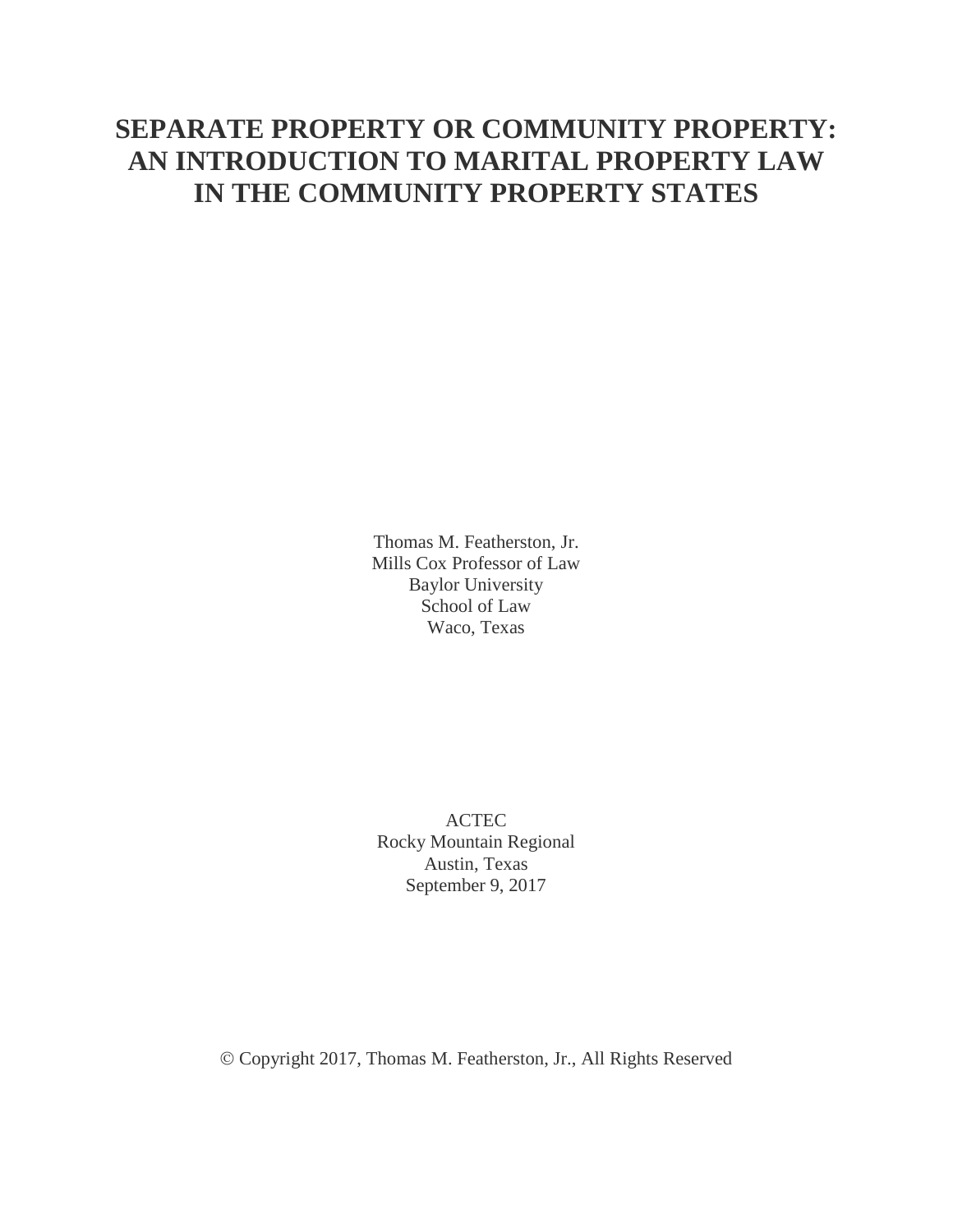### **TABLE OF CONTENTS**

| L.              |                                                              |    |
|-----------------|--------------------------------------------------------------|----|
| A.              |                                                              |    |
| <b>B.</b>       |                                                              |    |
| $\mathcal{C}$ . |                                                              |    |
| D.              |                                                              |    |
| E.              |                                                              |    |
| II.             |                                                              |    |
| A.              |                                                              |    |
| <b>B.</b>       |                                                              |    |
| C.              |                                                              |    |
| D.              |                                                              |    |
| E.              |                                                              |    |
| Ш.              | <b>COMMON DENOMINATORS IN COMMUNITY PROPERTY STATES  7</b>   |    |
| A.              |                                                              |    |
| <b>B.</b>       |                                                              |    |
| C.              |                                                              |    |
| D.              |                                                              |    |
| E.              |                                                              |    |
| F.              |                                                              |    |
| G.              |                                                              |    |
| H.              |                                                              |    |
| IV.             | <b>ILLUSTRATIVE DIFFERENCES AMONG THE COMMUNITY PROPERTY</b> |    |
|                 |                                                              |    |
| A.              |                                                              |    |
| <b>B.</b>       |                                                              |    |
| $\mathcal{C}$ . |                                                              |    |
| D.              |                                                              |    |
| Ε.              |                                                              |    |
| F.              |                                                              |    |
| G.              |                                                              | 11 |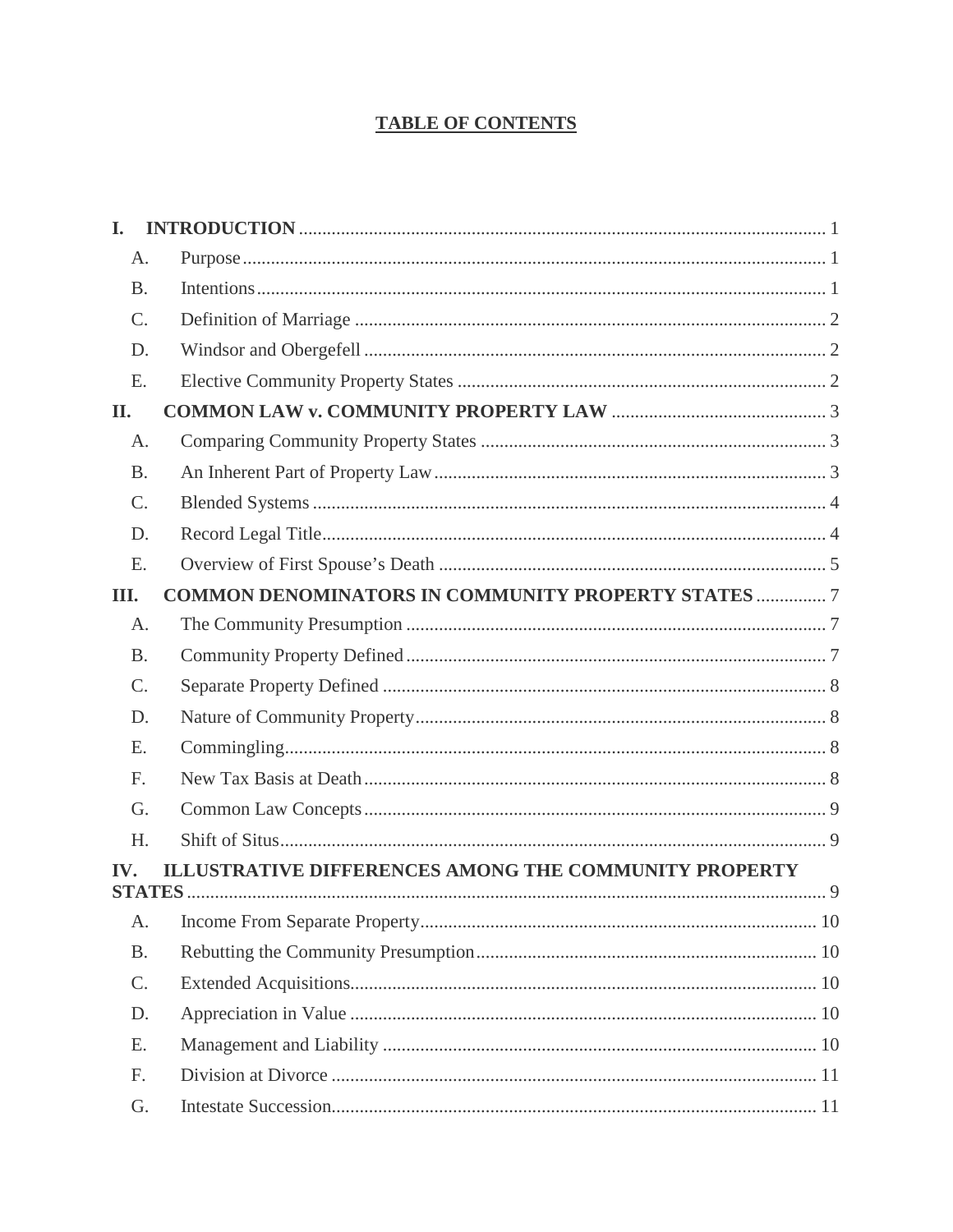| V.              | <b>BASIC CHARACTERIZATION AS COMMUNITY OR SEPARATE  11</b> |
|-----------------|------------------------------------------------------------|
| A.              |                                                            |
| <b>B.</b>       |                                                            |
| $\mathcal{C}$ . |                                                            |
| D.              |                                                            |
| E.              |                                                            |
| VI.             |                                                            |
| A.              |                                                            |
| <b>B.</b>       |                                                            |
| C.              |                                                            |
| VII.            |                                                            |
| A.              |                                                            |
| <b>B.</b>       |                                                            |
| C.              |                                                            |
| D.              |                                                            |
| E.              |                                                            |
| F.              |                                                            |
| G.              |                                                            |
| VIII.           |                                                            |
| A.              |                                                            |
| <b>B.</b>       |                                                            |
| C.              |                                                            |
| D.              |                                                            |
| Ε.              |                                                            |
| F.              |                                                            |
| G.              |                                                            |
| IX.             |                                                            |
| A.              |                                                            |
| <b>B.</b>       |                                                            |
| C.              |                                                            |
| D.              |                                                            |
| Ε.              |                                                            |
| F.              |                                                            |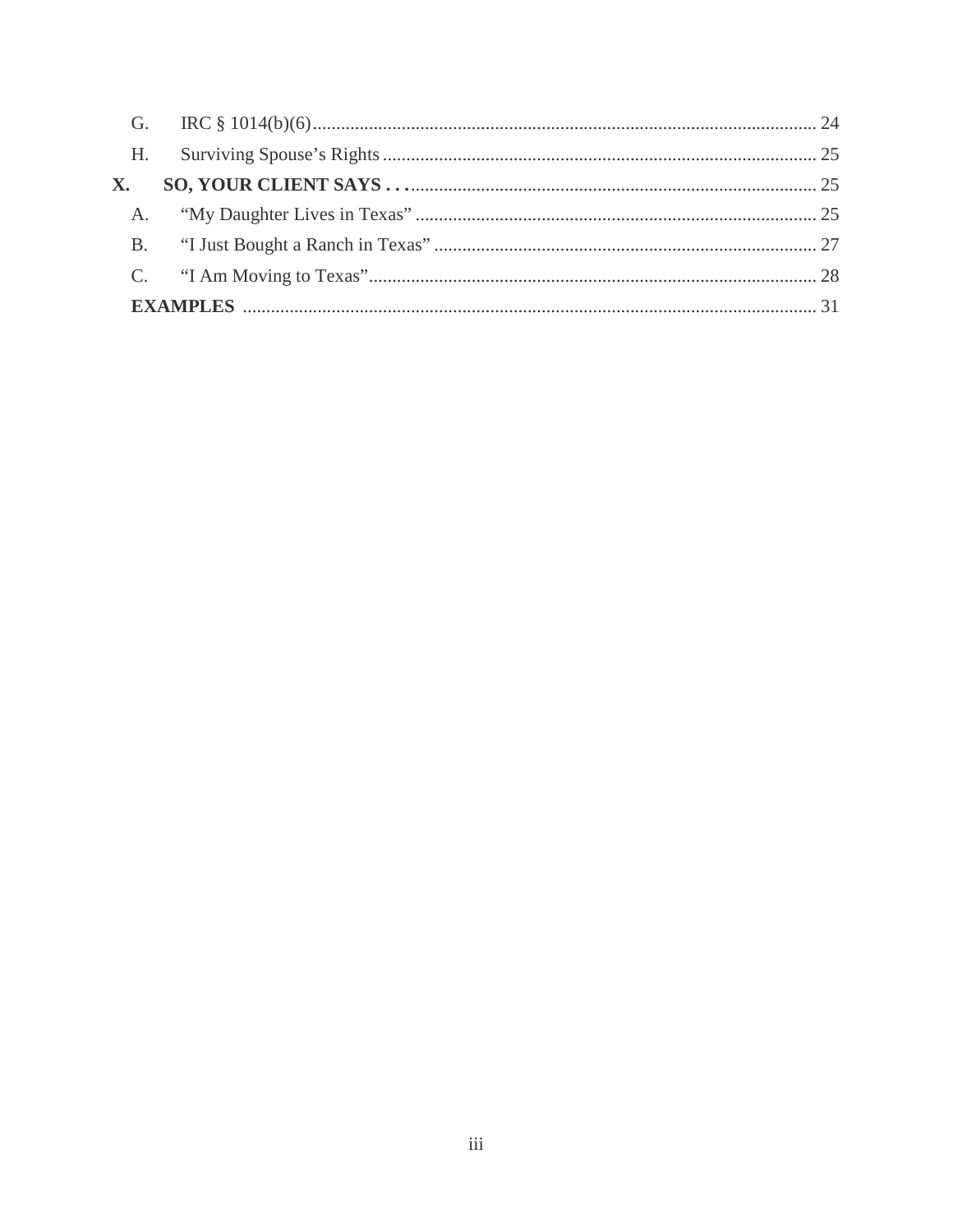#### **SEPARATE PROPERTY OR COMMUNITY PROPERTY: AN INTRODUCTION TO MARITAL PROPERTY LAW IN THE COMMUNITY PROPERTY STATES**

#### <span id="page-4-0"></span>**I. INTRODUCTION**

Arizona, California, Idaho, Louisiana, Nevada, New Mexico, Texas and Washington are considered by many to be the traditional "community property states." Unlike most of the other states (collectively referred to in this outline as the "common law states"), the marital property laws of most of these states have their historical and legal origins in civil law jurisdictions, like France, Spain and Mexico. Washington and Idaho have a different history. Oklahoma briefly experimented (but later abandoned) with community property laws in the 1940s, and Wisconsin enacted the Uniform Marital Property Act in the 1980s. This uniform act codifies many basic community property principles and places Wisconsin in the community property category. Puerto Rico is also a community property jurisdiction. For a historical perspective of the community property regimes, see W.S. McLanahan, *Community Property Law in the United States* (1982); and William Q. DeFuniak and Michael J. Vaughan, *Principles of Community Property* (2nd Ed. 1971).

#### <span id="page-4-1"></span>A. Purpose

The purpose of this paper is to provide, within the time parameters of the presentation, a basic overview of the marital property laws of the traditional community property states. The fundamental differences that exist between common law states and community property states will be examined. The principles that the community property states share will be explained, and areas of law where the community property states differ, as well as key transfer and income tax consequences applicable to community property ownership, will also be addressed. Finally, some of the questions an estate planning lawyer in a common law state may ask about community property will be identified. *Note*: *Unless specifically indicated, this paper also assumes that the spouses have not entered into a premarital or postmarital agreement that might change the otherwise applicable default rule.*

#### <span id="page-4-2"></span>B. Intentions

This paper is not intended to be a comprehensive study of community property laws. It is also not intended to answer questions dependent on a particular state's law (although efforts have been made to stay current on relevant state law). Accordingly, an examination of the current laws of each particular community property state would be needed in order to resolve a particular issue. Sometimes the complicated application of the laws of two states is required. However, it is hoped this paper can help the estate planning lawyer "spot the issue." Of course, any real issue should be resolved after consulting with experienced counsel licensed in the actual states where the parties are domiciled or the property in question is located. However, in order to describe what is the "collective" view of the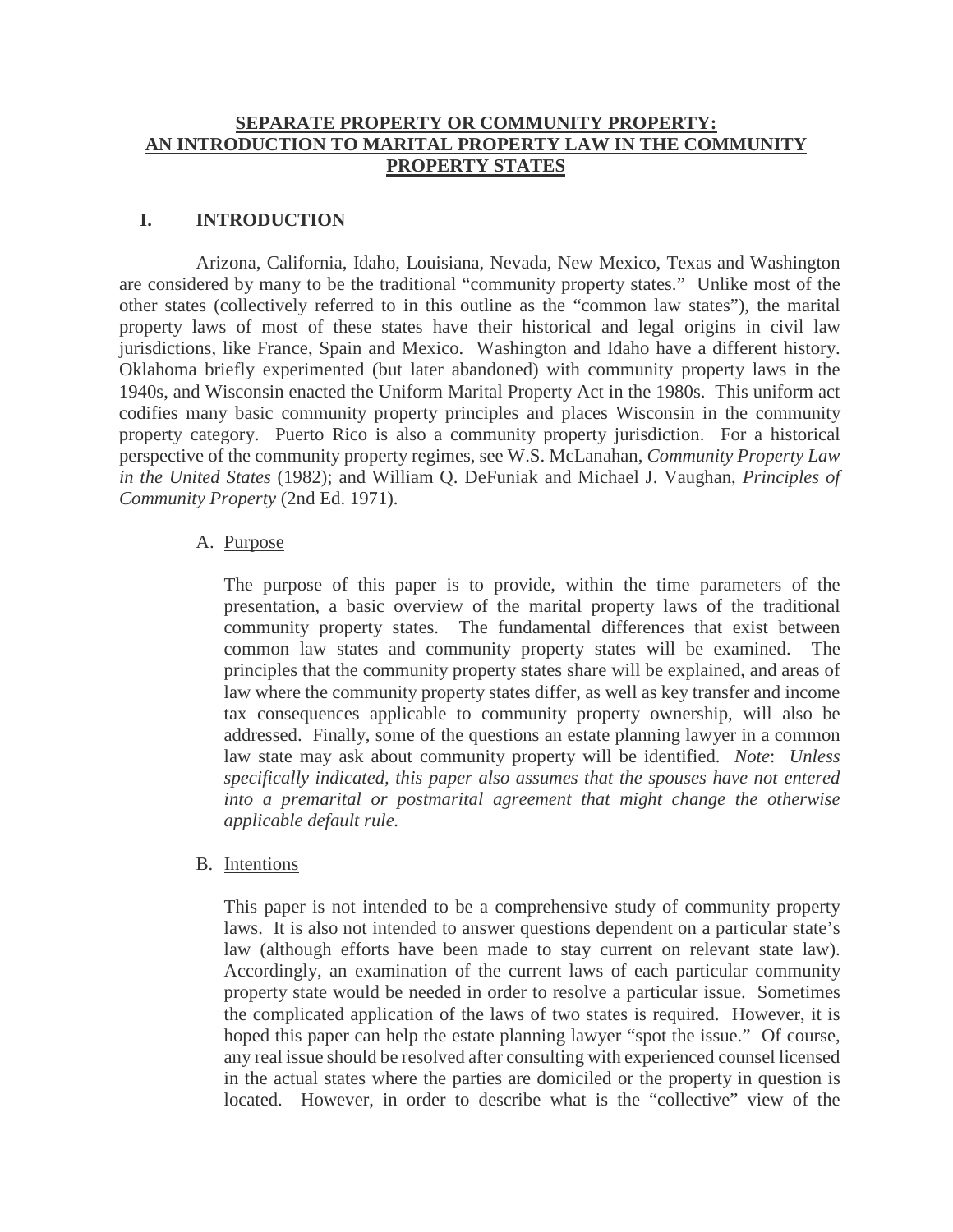community property states or their "divergent" views, the author has relied primarily on William Reppy and Cynthia A. Samuel, *Community Property in the United States* (7th Ed. 2009) and Jeffrey Schoenblum, *Multistate and Multinational Estate Planning* (2010 Ed.) and recommends these two sources to those who desire more information.

#### <span id="page-5-0"></span>C. Definition of Marriage

Also, it is not the intent of the author to address whether or not a couple (opposite sex or same sex) is married. The validity of a marriage, whether ceremonial, informal or common law (yes, some community property states recognize common law/informal marriages), is typically a matter of the law of the state where the couple is domiciled, but the state of domicile usually recognizes a marriage as valid, if valid where the ceremony was performed or where the couple was domiciled when married. Similarly, this paper does not address whether domestic partners or parties to a civil union (or any other similar relationship) assume or should assume the status of "married" for marital property purposes. Again, that determination is a matter of a particular state's law. Accordingly, this paper assumes that the couple in question has the status of a married couple under applicable state law. For discussion purposes, terms like "spouse" and "marriage" are used to refer to an individual who has that status for marital property purposes, and the relationship resulting from that status.

#### <span id="page-5-1"></span>D. Windsor and Obergefell

The United States Supreme Court's decision in United States v. Windsor, 133 S. Ct. 2675 (2013), was a real "game changer." That decision overruled the Defense of Marriage Act, requiring same-sex marriages to be recognized under federal law. Following its lead, an increasing number of states began recognizing same sex marriages as valid. In addition, for federal tax purposes, in Revenue Ruling 2013- 17, the IRS ruled it would follow the "place of celebration" rule, if a couple moved to a state that did not recognize same sex marriages. Two years later, the Supreme Court announced its decision in *Obergefell v. Hodges*, 135 S. Ct. 2584 (2015), holding that the Fourteenth Amendment requires the states to license same-sex marriages and to recognize same-sex marriages lawfully performed and licensed in another state.

#### <span id="page-5-2"></span>E. Elective Community Property States

In 1998, Alaska created an elective community property system based on the Uniform Marital Property Act. Tennessee passed its Community Property Trust Act in 2010 which allows married couples to convert their property into "community property" by conveying their property into a community property trust arrangement. In 2016, South Dakota created an elective system. Their statutes invite non-residents to establish community property trusts in these states. Currently, other states, like North Carolina and Florida, are considering legislation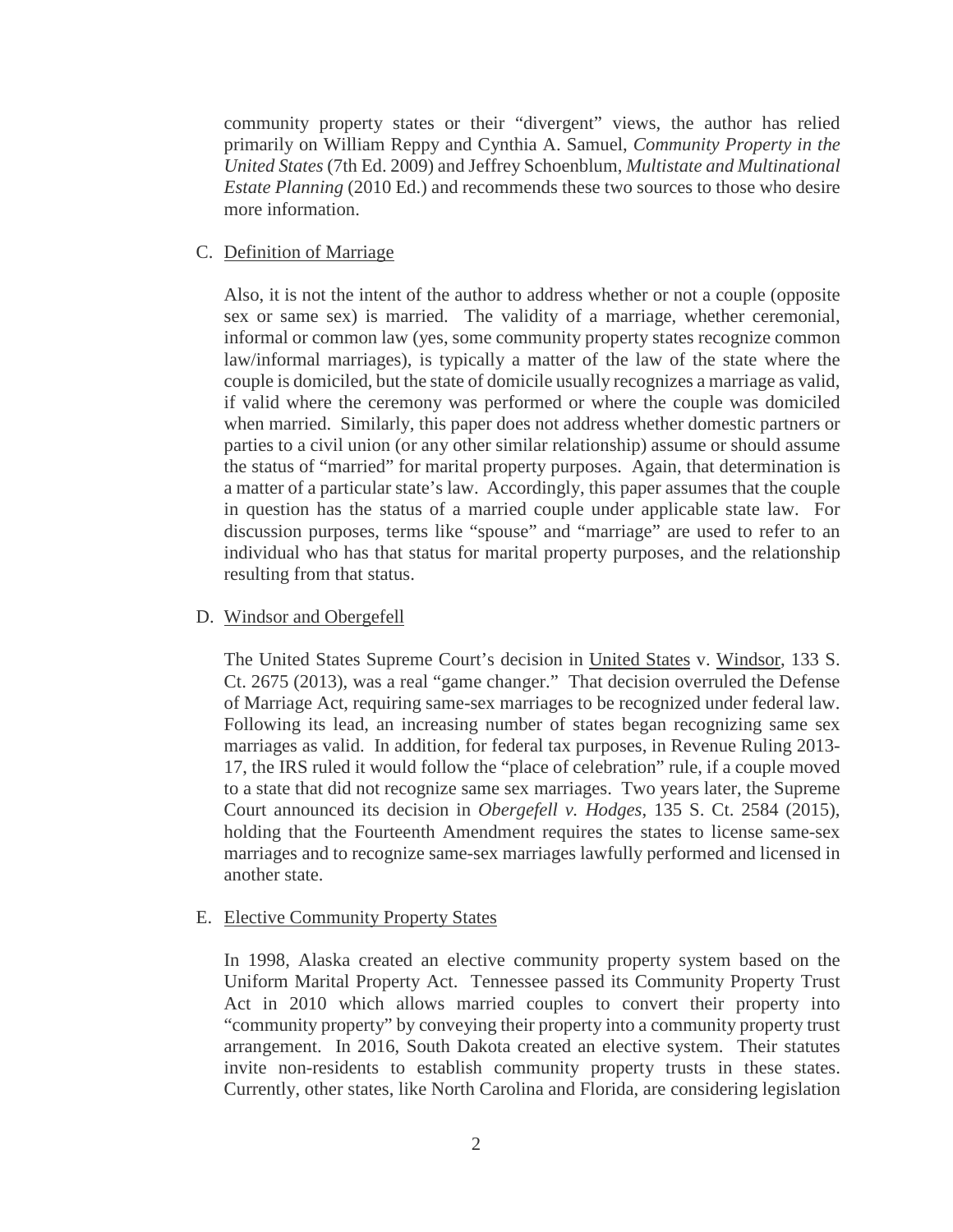that would allow their residents (and perhaps non-residents) to "opt in" to a community property-type system.

These states have adopted or are considering adopting elective community property systems in large part hoping that newly created community property will be recognized as community property under I.R.C. § 1014(b)(6) and receive a "stepup" in basis equal to its fair market value on the death of fist spouse to die even though only the decedent's one-half interest is included in the deceased spouse's gross estate for federal transfer tax purposes. *See* III, F, *infra*. Steve Akers, *ACTEC 2017 Annual Meeting Musings*, pg. 31 (March 2017) reported:

The community property characterization of assets under the Alaska, Tennessee, or South Dakota laws will probably also be recognized under  $\S 1014(b)(6)$ .... (but the IRS has not confirmed that  $§$  1014(b)(6) applies). . . . IRS Publication No. 555, "Community Property" (revised February 2016) states that the Publication does not address the taxation of "income or property subject to the 'community property' election under Alaska state laws." IRS Manual 25.18 states that the classification of property under the Alaska Act should be governed by the U.S. Supreme Court decision in *Commissioner v. Harmon*, 323 U.S. 44 (1944) "for income tax reporting purposes."

#### <span id="page-6-0"></span>**II. COMMON LAW v. COMMUNITY PROPERTY LAW**

In states where marital property concepts trace their origins to the common law of England, the *common law states,* the assets of a marriage are typically defined as one spouse's property or the other spouse's property. The spouses may own some assets as tenants in common, joint tenants or tenants by the entirety. In the event of divorce, some assets may be treated as *marital assets* and subject to division by the divorce court.

#### <span id="page-6-1"></span>A. Comparing Community Property States

In *community property states*, marital assets are typically classified as the one spouse's separate property, the other spouse's separate property or their community property. The spouses may also co-own property as tenants in common or joint tenants, each spouse owning an undivided one-half interest in the property as his or her separate property. Being a unique common law concept, tenancy by the entirety is not a form of ownership typically recognized in a traditional community property state.

#### <span id="page-6-2"></span>B. An Inherent Part of Property Law

In traditional community property states, marital property principles are an inherent part of the state's property law. They are not just family law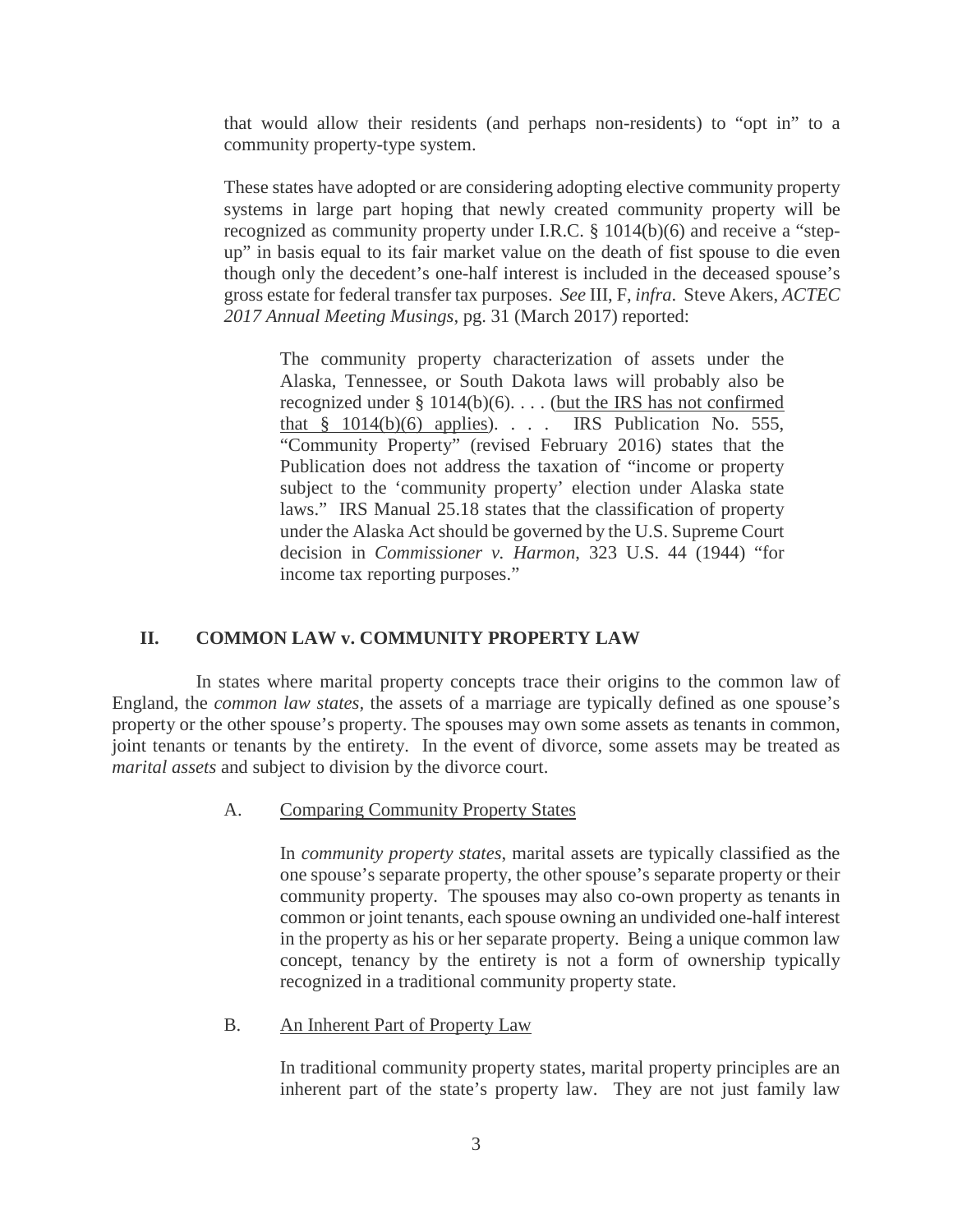concepts relevant just in divorce proceedings. In other words, the status of an asset as being separate or community is important during the couple's marriage and upon its termination by reason of divorce or the death of the first spouse. Even the rights of third parties, like creditors of the spouses, purchasers from the spouses, and even a spouse's business partners, can be affected by the state's marital property laws.

<span id="page-7-0"></span>C. Blended Systems

Notwithstanding the uniqueness of a "civil law" based marital property system, the marital property law in the community property states today is actually a blend of civil and common law principles. For example, community property states have adopted the common law concept of equitable election to create what was historically referred to as the "widow's election" – now the "surviving spouse's election." *See* II.E, infra. Some common law states have incorporated some traditional community property principles into their laws (e.g., "marital property" in the event of divorce).

Still, the fundamentals of both systems can cause different results even in situations where the marital property concept involved is not apparent. For example, the law in a common law state may define the spouse of a devisee in a will as a "disqualified" attesting witness in part due to the common law's "fictional unity" of the spouses. The law in a community property state may not disqualify the devisee's spouse as an attesting witness since the attesting spouse would not have an ownership in the devisee's inheritance because it would be the devisee's separate property.

#### <span id="page-7-1"></span>D. Record Legal Title

The significance of how title to property is held, whether in one spouse's name, the other spouse's name or both names, differs in common law and community property states.

i. Common Law States

In a common law state, the record, legal title of an asset is likely to be a key factor to determine its ownership. Property titled in one spouse's name is presumptively that spouse's property. Additional facts may establish that the other spouse may have an ownership interest through the imposition of a resulting trust (i.e., other spouse contributed to the purchase of the asset) or constructive trust (i.e., the spouse committed fraud in the asset's acquisition).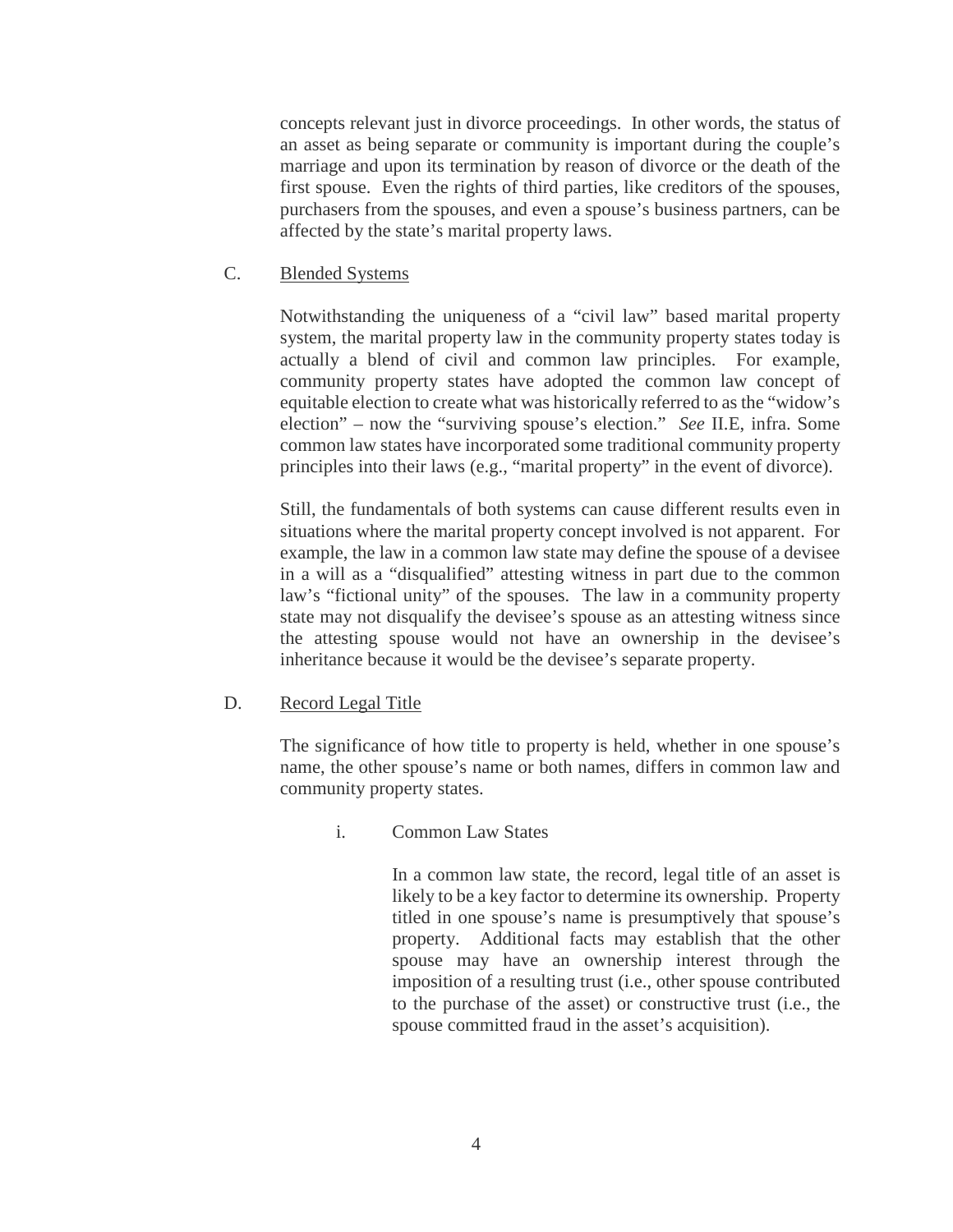#### ii. Community Property States

In a community property state, title is not typically determinative of ownership. An asset titled in one spouse's name may be that spouse's separate property or the couple's community property. Property titled in both spouses' names may be community property or the spouses may be tenants in common or joint tenants, each owning an undivided onehalf interest as separate property. It is even possible that an asset may be part separate property of each spouse and part their community property, whether title is in one spouse's name or in both of their names. In these situations, a unique "tenancy" is said to exist between the marital estates.

#### <span id="page-8-0"></span>E. Overview of First Spouse's Death

At the death of the first spouse, assets with valid *survivorship rights* pass nonprobate to the surviving party in both common law and most community property states. Since "joint tenancy" is a common law concept, the process of creating "rights of survivorship" in the community property states has had an interesting history and the law will vary from state to state. *See* Schoenblum, at 10-74. So, the focus here is on the probate estate.

#### i. Elective Shares

In a common law state, the deceased spouse's *probate* estate passes intestate or testate to the deceased spouse's heirs and/or devisees, and the surviving spouse may have a right to an "elective" or "statutory" share of the decedent's probate estate. In such a situation, the spouse may be put to an "election" (i.e., accept what was left to the surviving spouse in the decedent's will or claim the "elective" or "statutory" share).

#### ii. Retained Ownership

Elective/statutory rights trace their origins to the common law concepts of dower and curtesy. Thus, elective share rights are not granted to surviving spouses in community property states. At the death of the first spouse, the surviving spouse *retains* (not inherits or acquires) the survivor's onehalf interest in the couple's community property, as well as the surviving spouse's separate property.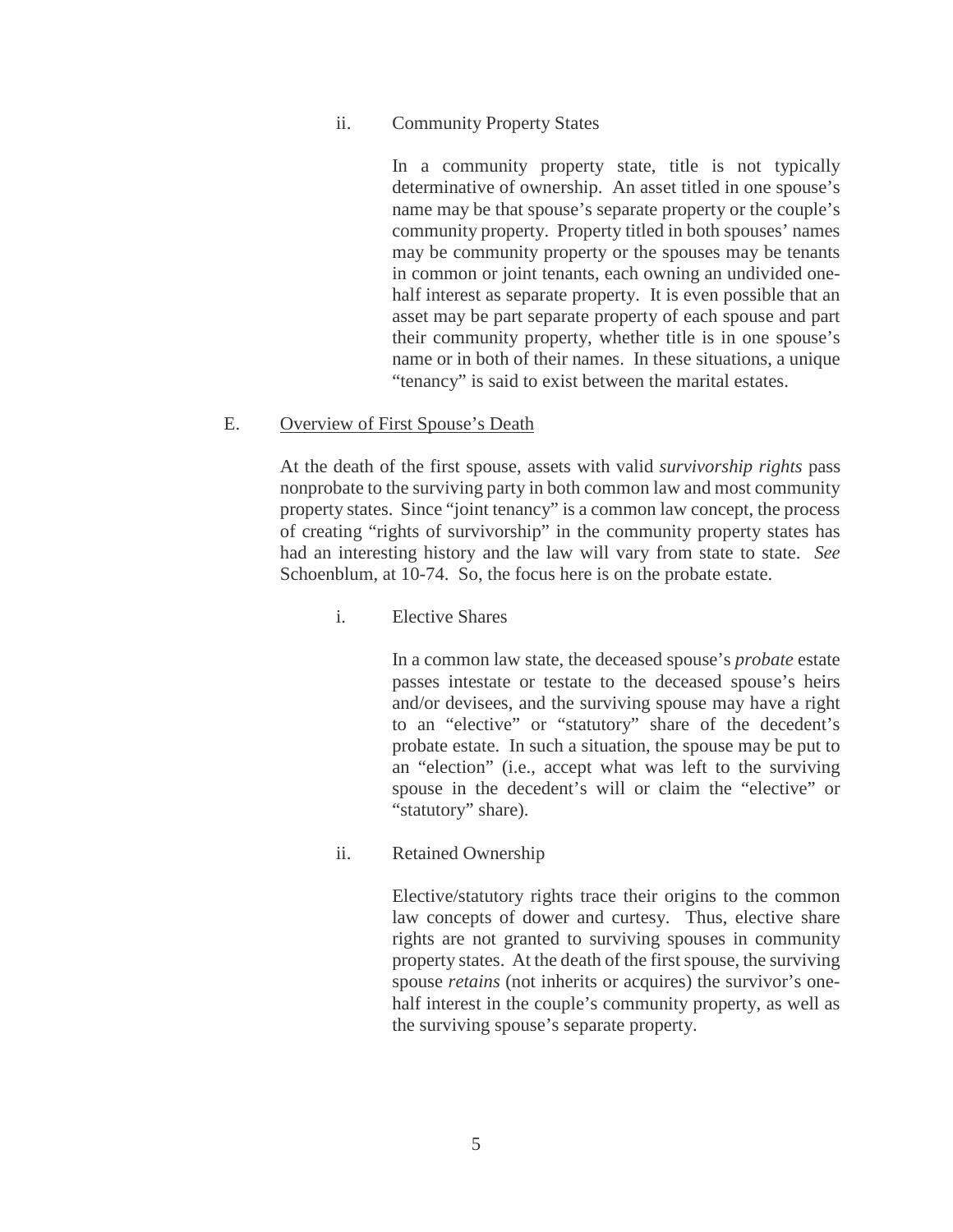iii. The Spouses' Respective Interests

While there has been some academic discussion concerning the nature of the surviving spouse's interest in what had been their community property prior to the first spouse's death, the rule in most (if not all) of the community property states is that the surviving spouse continues to own an undivided one-half interest in each and every former community asset upon the first spouse's death. It is not merely a claim to 50% of the value of the community estate as it existed when the first spouse died – the "value approach." *See* Jesse Dukeminier, Stanley Johanson, James Lindgren, Robert Sitkoff, *Wills, Trusts and Estates* (James M. Lindgren & Stanley M. Johanson eds.,  $7<sup>th</sup>$  Ed. 2005). Accordingly, the decedent's undivided one-half interest is what passes under the deceased spouse's will or by intestate succession. Adopting the "value approach" would, in effect, convert the community property system into an elective share system. However, the deceased spouse can attempt to incorporate the "value approach" into the post-death administration by putting the surviving spouse to an election in the deceased spouse's will. *See* II, E, vi, *infra*.

iv. Testamentary Power

Accordingly, in a community property state, the deceased spouse's *probate* estate consists of the decedent's separate property and one-half interest in the community property and passes intestate or testate to the decedent's heirs and/or devisees, which may or may not include the surviving spouse. If the deceased spouse devises that spouse's onehalf interest to a third party (or if the decedent's interest passes by intestacy to a third party), the surviving spouse and the third party become tenants in common. The deceased spouse's testamentary power over the decedent's one-half of the community has been a foundational principle of community property jurisdictions.

v. Statutory Rights

The surviving spouse in a community property state may be able to exercise other rights based on the status of being the surviving spouse. These rights may include a "homestead" right of occupancy or some type of "allowance." *See* Schoenblum, at 10-77.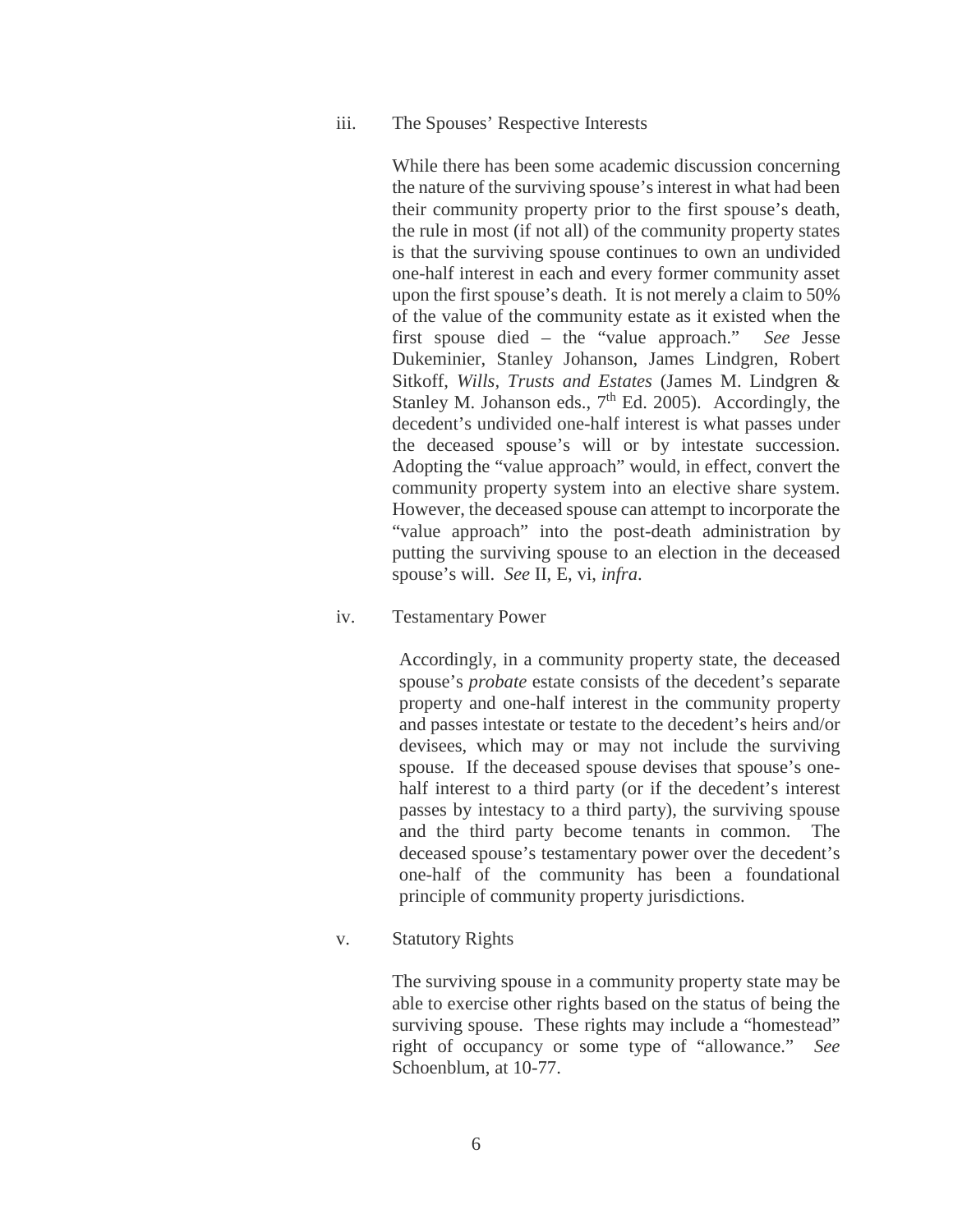vi. "Surviving Spouse's Election"

In a common law state, the surviving spouse may be required to elect between (i) what the decedent devised to the surviving spouse or (ii) the surviving spouse's statutory share – the "surviving spouse's election." In a community property state, the term "surviving spouse's election" is typically the application of the common law concept of equitable election; if a devisee accepts the benefits under a will, the devisee must suffer the detriments of the will. Thus, if the deceased spouse specifically devises a community asset to a third party while devising other assets to the surviving spouse, the surviving spouse has an election; the surviving spouse can allow the community asset, including the surviving spouse's one-half interest, to pass to the third party in order to receive what was devised to the surviving spouse, an election which can have adverse income tax and transfer tax consequences. Depending on the circumstances, acceptance of benefits under the will may also force a surviving spouse to waive the statutory rights described in II, E, v, *supra*, or to even accept the deceased spouse's "value approach" described in II, E, iii, *supra.*

#### <span id="page-10-0"></span>**III. COMMON DENOMINATORS IN COMMUNITY PROPERTY STATES**

While the community property laws of the traditional community property states differ significantly, they all share the fundamental premise of a marital partnership resulting in the personal earnings of each spouse being owned equally by both spouses.

#### <span id="page-10-1"></span>A. The Community Presumption

There generally exists a presumption that any property owned by either spouse or both spouses during or upon termination of the marriage is community property. This presumption places the burden of proof on the party asserting that a particular asset is separate property to show why it is separate property. In some states, the community presumption is said to attach to property that is acquired during the marriage. However, when the characterization issue arises as to an asset acquired prior to marriage, evidence is needed to prove that, in fact, the asset was brought into the marriage.

#### <span id="page-10-2"></span>B. Community Property Defined

Accordingly, absent an agreement of the parties or other special situation, community property generally includes all personal earnings of both spouses earned during the marriage (whether in the form of wages, salaries, etc.), along with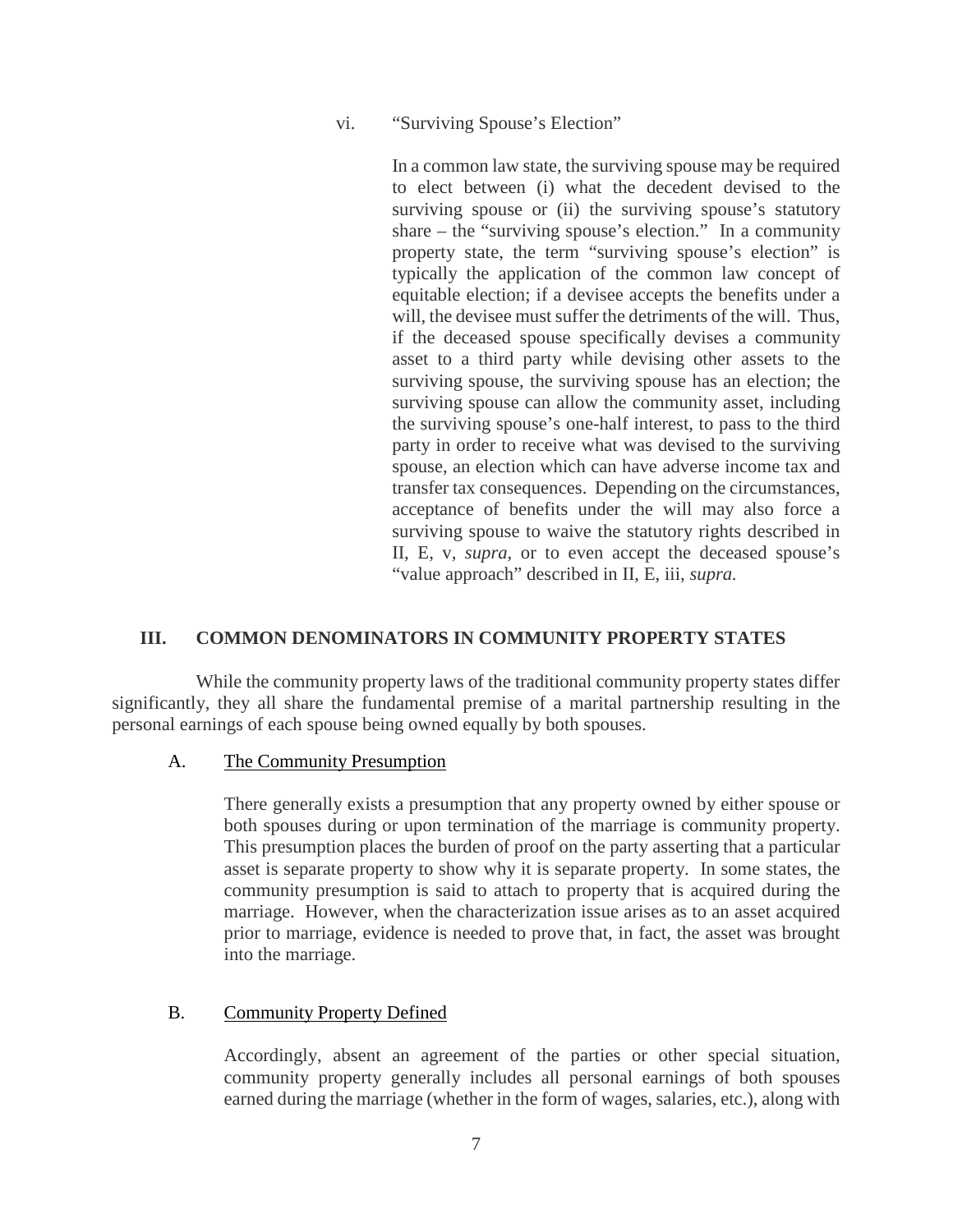the rents, profits and other fruits of those earnings (i.e., income and gain generated by community property). Property purchased with community property during the marriage is also community property.

#### <span id="page-11-0"></span>C. Separate Property Defined

The traditional definition of separate property is that property of either spouse which was owned prior to the marriage and that property which was acquired by a spouse during the marriage by gift, devise or descent. Today, separate property can be acquired in other ways. *See* V and VI, *infra.* Jointly held property may be the separate property of both spouses.

#### <span id="page-11-1"></span>D. Nature of Community Property

Community property is a form of co-ownership of property that can only exist between spouses. Each spouse owns an undivided one-half interest in each community asset, whether record title is in one spouse's name or both spouses' names. It is a concept more closely related to a tenancy in common than a joint tenancy because each spouse generally has the power by will to dispose of his or her one-half interest at death (although the express creation of survivorship rights is now permitted in most states). However, during the marriage, a spouse acting unilaterally may not be able to either demand a partition of a community asset or assign/convey his/her one-half interest to a third party.

#### <span id="page-11-2"></span>E. Commingling

Where separate property and community property have been "mixed," the party trying to establish what part is separate and what part is community typically has a difficult time "tracing" the separate property portion back to its original separate source in order to overcome the community presumption. A "commingling" occurs if the burden of proof is not met, and consequently the asset is deemed to be community property. *See* Part V.C., *infra.*

#### <span id="page-11-3"></span>F. New Tax Basis at Death

One significant tax advantage of community property ownership is that each item of community property generally receives a "step-up" in tax basis equal to its value for estate tax purposes upon the death of the first spouse. *See* I.R.C. § 1014(b)(6). Of course, the disadvantage is that if an asset's value for estate tax purposes is less than its cost basis, then both halves receive a "step-down" in basis. *See* IRS Publication No. 555, "Community Property" (revised February 2016).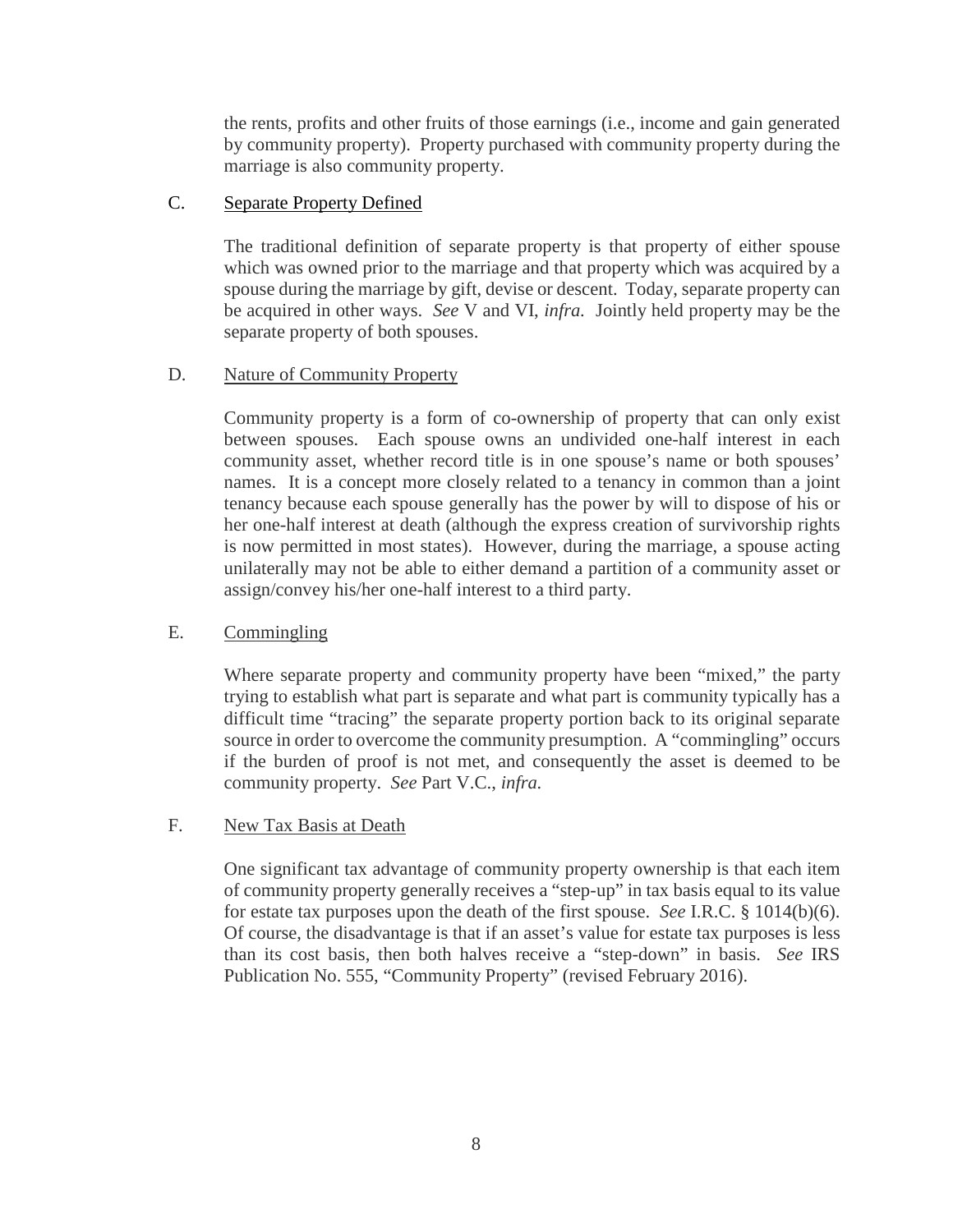#### <span id="page-12-0"></span>G. Common Law Concepts

The laws in traditional community property states typically do not include the common law concepts of dower, curtesy and tenancies by the entirety. However, spouses can own separate property as tenants in common or as joint tenants with rights of survivorship. The concepts of constructive trust and resulting trust are also recognized.

#### <span id="page-12-1"></span>H. Shift of Situs

Generally, investing community property in personal property having "situs" in a common law state (or depositing community funds in an account in a common law state) does not affect the investment's community property character. Since it is personal property, the law of the couple's domicile ordinarily controls. *See* Schoenblum, at 10-88. Similarly, residents of common law states cannot convert personal property into community property by investing personal property in an investment that has a community property state situs. If the investment by a common law resident is in real property in a community property state, *see* X, B, *infra*.

The ownership of a real property in the common law state purchased with community property has been governed historically by the law of the situs, and the situs state has typically recognized both spouses' ownership interests. But, the real question is whether the real property purchased with community property in the common law state is actually community property, or do the spouses simply own the property as tenants in common or joint tenants? Surprisingly, there is little case law on point. One noted authority states, ". . . the common law jurisdiction will respect the interest of the spouses in that property, even though the exact community nature is not recognized by that jurisdiction." Gerald Treacy, *Tax Management Estates, Gifts and Trusts Portfolio, 802-2<sup>nd</sup>, Community Property:* General Considerations (BNA). At least one case has held it is "community property" in the bankruptcy context. See *Countryman v. Estate of Eisner (In re Eisner)*, No. 05-44474, 2007 WL 2479654 (Bankr. E.D. Tex. Aug. 28, 2007).

#### <span id="page-12-2"></span>**IV. ILLUSTRATIVE DIFFERENCES AMONG THE COMMUNITY PROPERTY STATES**

While the traditional community property states share many concepts within their respective community property systems, there exist significant differences among these states. Accordingly, a good understanding of the community property law of Texas or California, for example, may not equate to knowledge of the community property laws of another community property state. These differences include: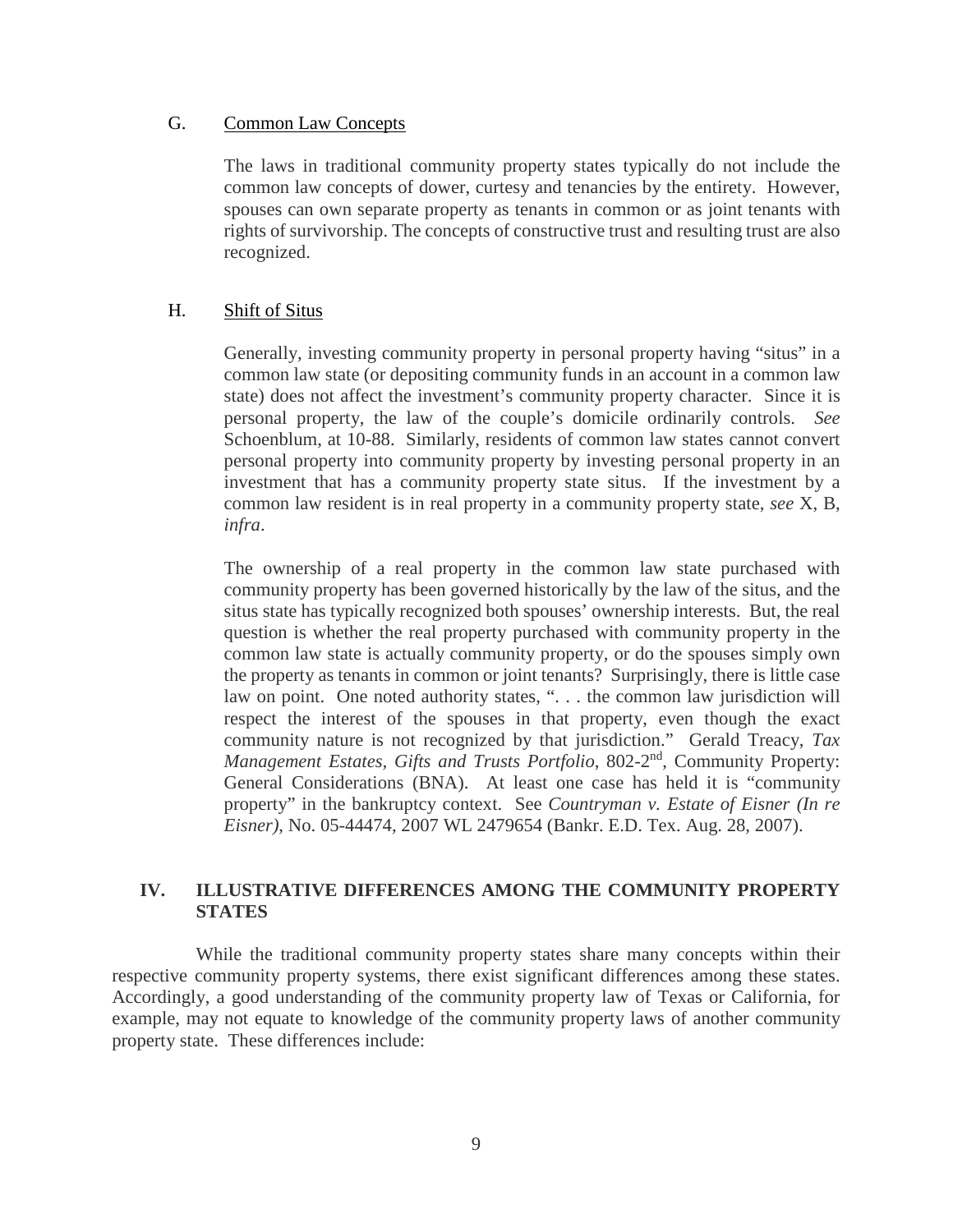#### <span id="page-13-0"></span>A. Income From Separate Property

Income generated during the marriage by separate property, such as rent, dividends or interest, is separate in most community property states. However, absent an effective agreement of the spouses, income generated by separate property has historically been considered to be community property in some states, like Texas, Idaho and Louisiana.

#### <span id="page-13-1"></span>B. Rebutting the Community Presumption

In some community property states, the party asserting that an asset is separate must prove its separate character by a "preponderance of the evidence." Another state may require "clear and convincing evidence." In other words, proof standards differ from state to state.

#### <span id="page-13-2"></span>C. Extended Acquisitions

When property is acquired before marriage but part of the purchase price is paid during the marriage with community funds, some of the traditional community property states apply the "inception of title rule." Others follow the "time of vesting rule" or "pro rata apportionment." *See* Reppy and Samuel at 86. Within a particular state there may also be exceptions to the general rule. *See* Schoenblum, at 10-62. For example, in Texas, the general rule is "inception of title," but to determine the marital character of an employee's interest in a retirement plan, the "pro rata" approach is used.

#### <span id="page-13-3"></span>D. Appreciation in Value

In most situations, appreciation in value does not affect the separate character of the asset, but the circumstances may dictate that the "community" is entitled to "reimbursement" (i.e., one spouse has a claim against the other spouse) when the marriage terminates if community property or community effort contributed to the separate property's appreciation in value. But when certain separate property assets (e.g., closely-held business interests) appreciate in value during the marriage, the appreciation may be considered to belong to the "community" in some jurisdictions. *See* Part VI.C, VII.F, *infra*.

#### <span id="page-13-4"></span>E. Management and Liability

Whether a spouse has the authority to unilaterally manage (or sell, give or encumber) a community asset, or whether joinder of both spouses is required, depends on the laws of each individual state, and these laws vary significantly. *See* Schoenblum, at 10-56. Likewise, which assets are liable for which debts incurred by one or both spouses also depends on individual state laws, and these also vary considerably from state to state. *See* Schoenblum, at 10-73. *See* also VII, G., *infra*.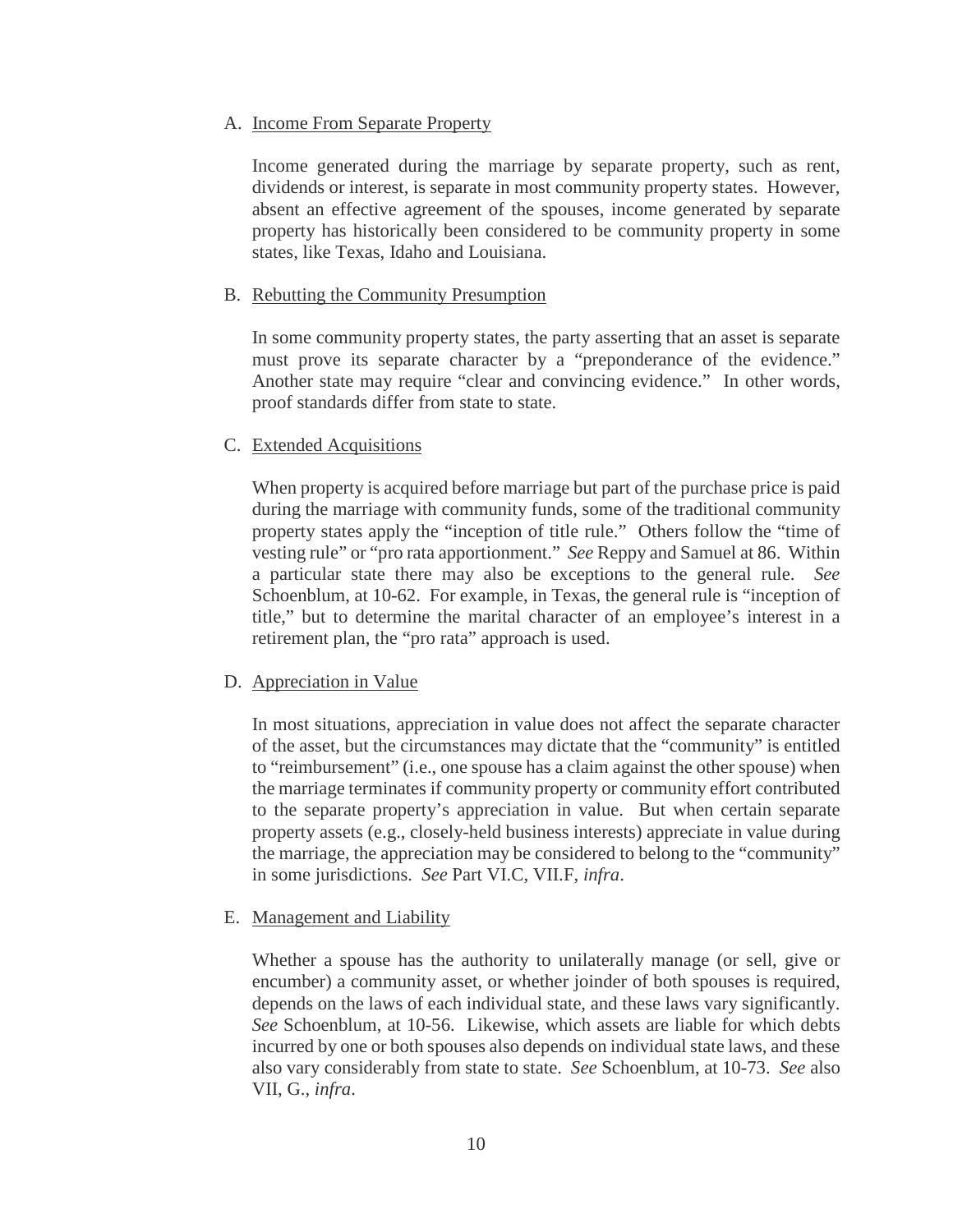#### <span id="page-14-0"></span>F. Division at Divorce

The divorce laws of some community property states require an "equal" division of the community property. The divorce laws in the other community property states authorize an "equitable" division of the community property by the divorce court. Even the treatment of separate property varies from state to state. *See* Schoenblum, at 10-55.

#### <span id="page-14-1"></span>G. Intestate Succession

If a spouse dies intestate in some community property states, the deceased spouse's one-half of the community property passes to the surviving spouse. The rule is different in other community property states. For example, in Texas, the result depends on the identity of the deceased spouse's descendants, if any.

#### <span id="page-14-2"></span>**V. BASIC CHARACTERIZATION AS COMMUNITY OR SEPARATE**

Historically, a civil law country, like Spain, might have determined the marital character of an asset acquired during the marriage using a rather simplistic approach – the "onerous/lucrative" acquisition test. If the asset was acquired as a "windfall" (by gift, devise or descent or not in exchange for good and valuable consideration), it was a lucrative acquisition and the acquiring spouse's separate property. If the asset was acquired in exchange for consideration (time, talent, labor or property), it was an onerous acquisition and the community property of both spouses.

#### <span id="page-14-3"></span>A. Complex and Different Rules

While there still exists some references to the "onerous/lucrative" test, characterization in the community property states today is much more complex and differs from state to state. For example, Texas' foundational principles include the rule of implied exclusion (if the asset doesn't fit the definition of separate property, it is community property), the inception of title rule (status is determined based on facts existing at the origin of a right to the property, not necessarily when "title" is acquired), and the traceable mutation rule (an asset acquired in exchange for separate property is separate and an asset acquired in exchange for community property is community property).

#### <span id="page-14-4"></span>B. Community Presumption

While each community property state has its own unique set of characterization rules, they all share the rule that an asset is presumed to be community property until it is proven to be separate. As explained earlier, the states, however, differ on the degree of proof required to overcome the community presumption. They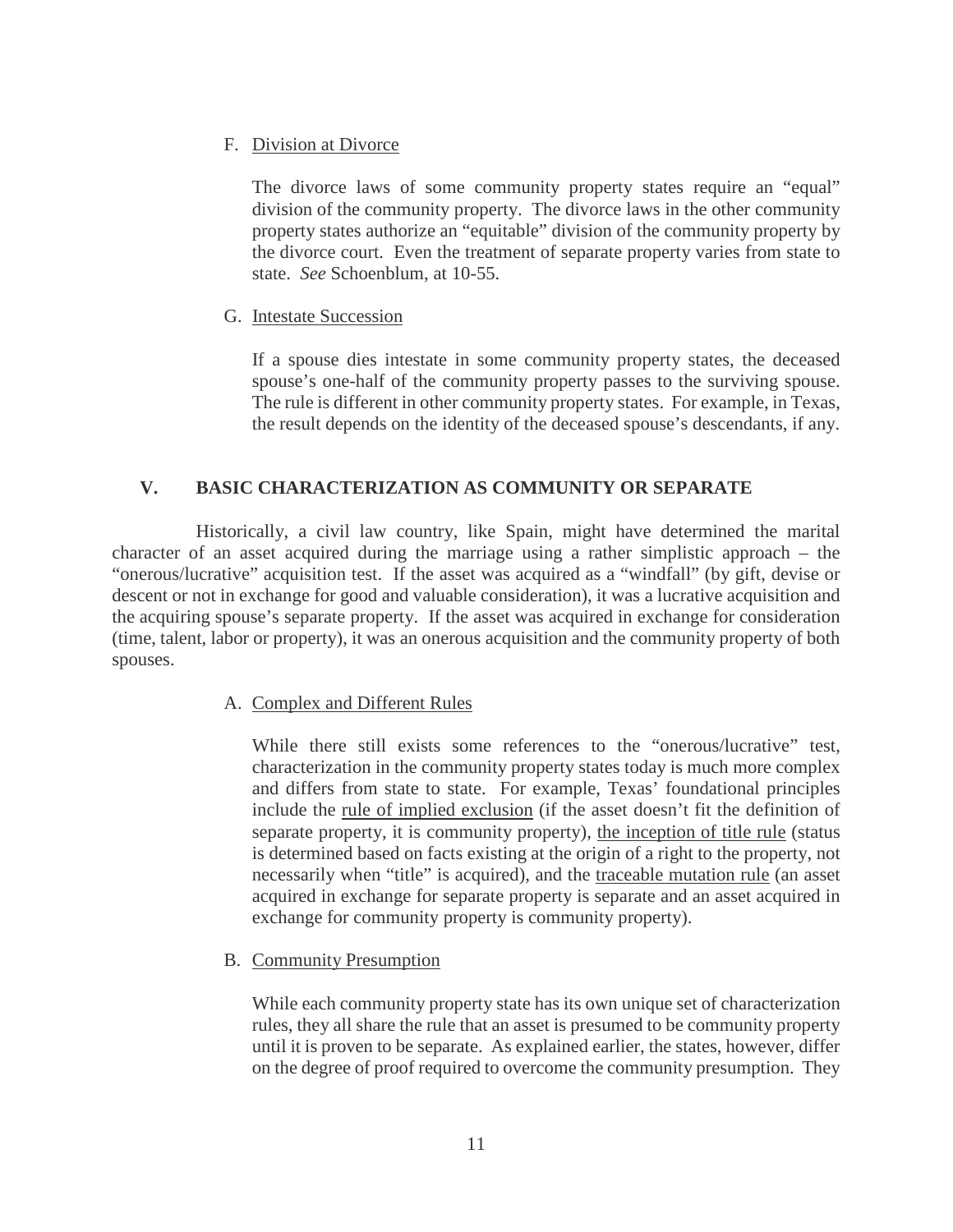even differ in defining the presumption. Reppy and Samuel describe four different approaches to defining the community presumption. They are:

- i. "The 'acquisition' formula: 'Property acquired during marriage by either husband or wife, or both, is presumed to be community property.' N.M. Stat. Ann § 40-3-12(A)...."
- ii. "The 'long marriage' exception to the 'acquisition' formula: All property possessed by the spouses or one of them after they have been married for many years is presumed to have been acquired during marriage and hence presumed to be community. *Estate of Caswell*, 288 P. 102 (Cal. App. 1930)."
- iii. "The 'possession' formula: 'Property possessed by either spouse during or on dissolution of marriage is presumed to be community property.' Tex. Fam. Code § 3.003(a). This was the approach taken in *Lynam. Accord, State ex. Rel. Marshall v. Superior Court*, 206 p. 362 (Wash. 1922); *Malich v. Malich*, 204, p. 1020 (Ariz. 1922); La. Civ. Code art  $2340."$
- iv. "The 'unlimited' presumption: 'All property of spouses is presumed to be marital property.' Wis. Stat. § 766.31(2)."

<span id="page-15-0"></span>*See* Reppy and Samuel, *supra,* at 65, 66.

C. Mixing Community and Separate

If during a marriage the spouses acquire property for one lump-sum payment that is traceable to both community funds and separate funds of the spouses, a form of co-ownership between the community and separate estates may result. *See* Reppy and Samuel, *supra*, at 85. In other words, characterization frequently requires "tracing" to avoid "commingling." The key is being able to prove the source of the consideration used to acquire property. Bank and investment accounts are frequently commingled due to community and separate funds being invested in the account. State law may give the owner of the "lost" separate property a claim for reimbursement when the marriage terminates.

<span id="page-15-1"></span>D. Partial Consideration Prior to Marriage

A foundational rule in all community property states is that property owned before marriage is separate property, and because of this rule, Reppy and Samuel address a unique community property problem: "Where consideration is not paid in one lump sum but is given over a period of time beginning prior to marriage, . . ." they offer these alternative approaches to solving the problem: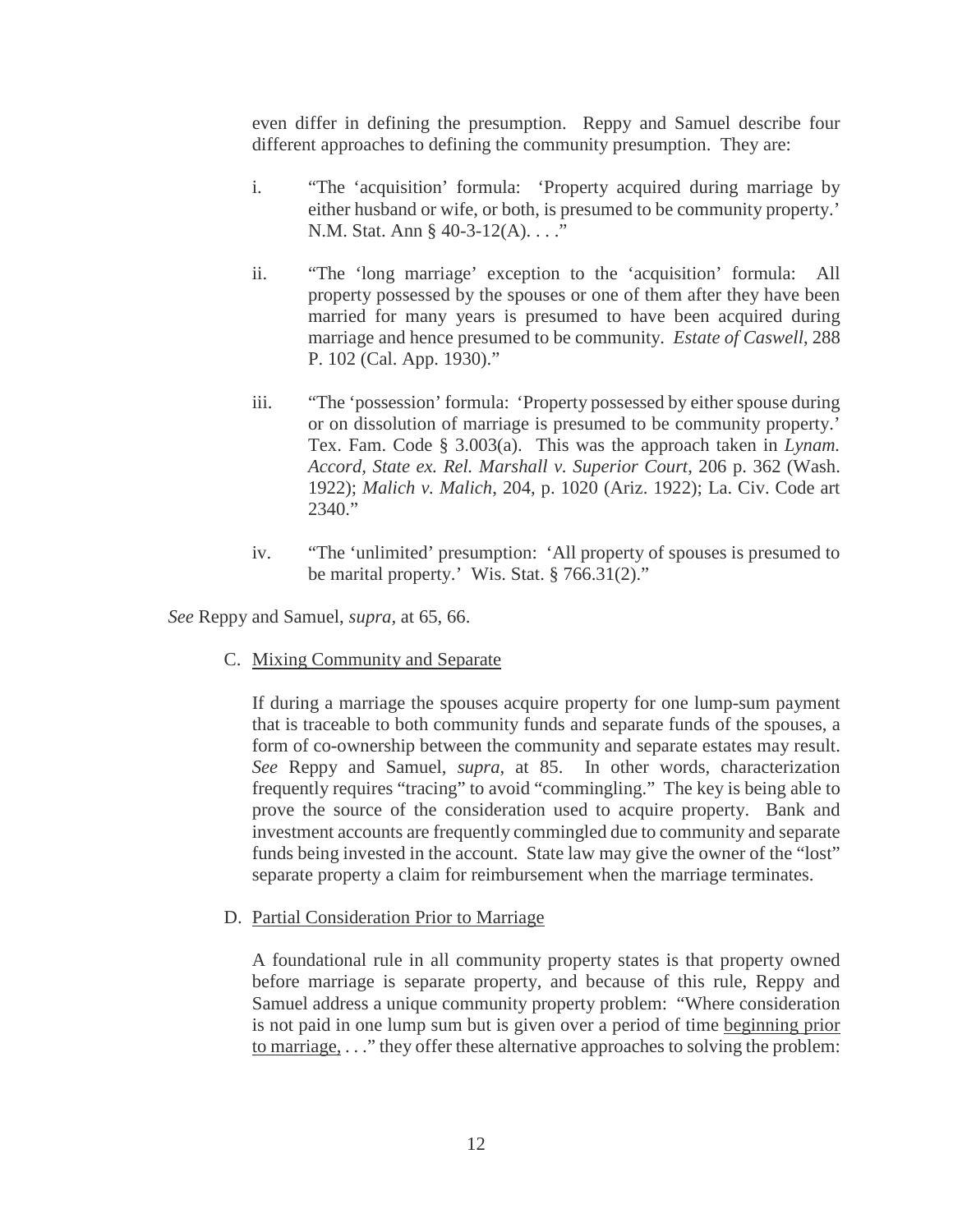- i. "*Inception-of-title* (sometimes called inception-of-right) . . . This rule focuses on the initiation of the transaction. Take the case of an installment purchase contract made by *H*. If he entered into the contract before marriage, he has a separate inception of title. He later marries, makes payments with community funds and receives deed or title. The property is his separate property even if all monies paid out were community, because his contract right was separate. The community will have a claim for reimbursement against *H*. . . ."
- ii. "*Time-of-vesting* (sometimes called time-of-receipt) . . . Under this rule the focus is on the closing of the transaction when title is deeded over or, if that is delayed, when the buyer is entitled to demand a deed. In most installment contracts, this is when the last payment is made. Even if *W* or *H* initiated the contract when single or with separate funds during the marriage, the fact that title passed during marriage makes ownership presumptively community. To establish separate ownership, a spouse would have to prove that the entire consideration paid was separate money. If only part of the consideration was separate, the spouse making the contribution has no ownership interest but only a claim for reimbursement...."
- iii. *"Pro rata* (also sometimes called the "tracing theory"). . . . It provides for concurrent ownership by community and separate estates, just as where a lump-sum purchase price is partly community, partly separate. Focus is on the overall percent of consideration paid over time by the community and by a spouse separately."

<span id="page-16-0"></span>*See* Reppy and Samuel, *supra*, at 85-86.

E. Life Insurance Policies

A life insurance policy, or its proceeds, can be a significant asset of the marriage.

- i. If a state, like Texas, uses the *inception of title* rule to characterize the policy, and if the policy was owned by the insured prior to marriage (or the initial premium was paid during the marriage with separate property), the policy is, in most situations, the insured spouse's separate property, and the "community estate" is reimbursed on the basis of community premiums paid toward the separate policy when the marriage terminates.
- ii. But, as Reppy and Samuel explain for those states where a *pro rata approach* is taken: ". . . to characterize a policy or its proceeds, little problem exists with the 'investment portion' of whole life policies. The cash surrender value at the time of dissolution should be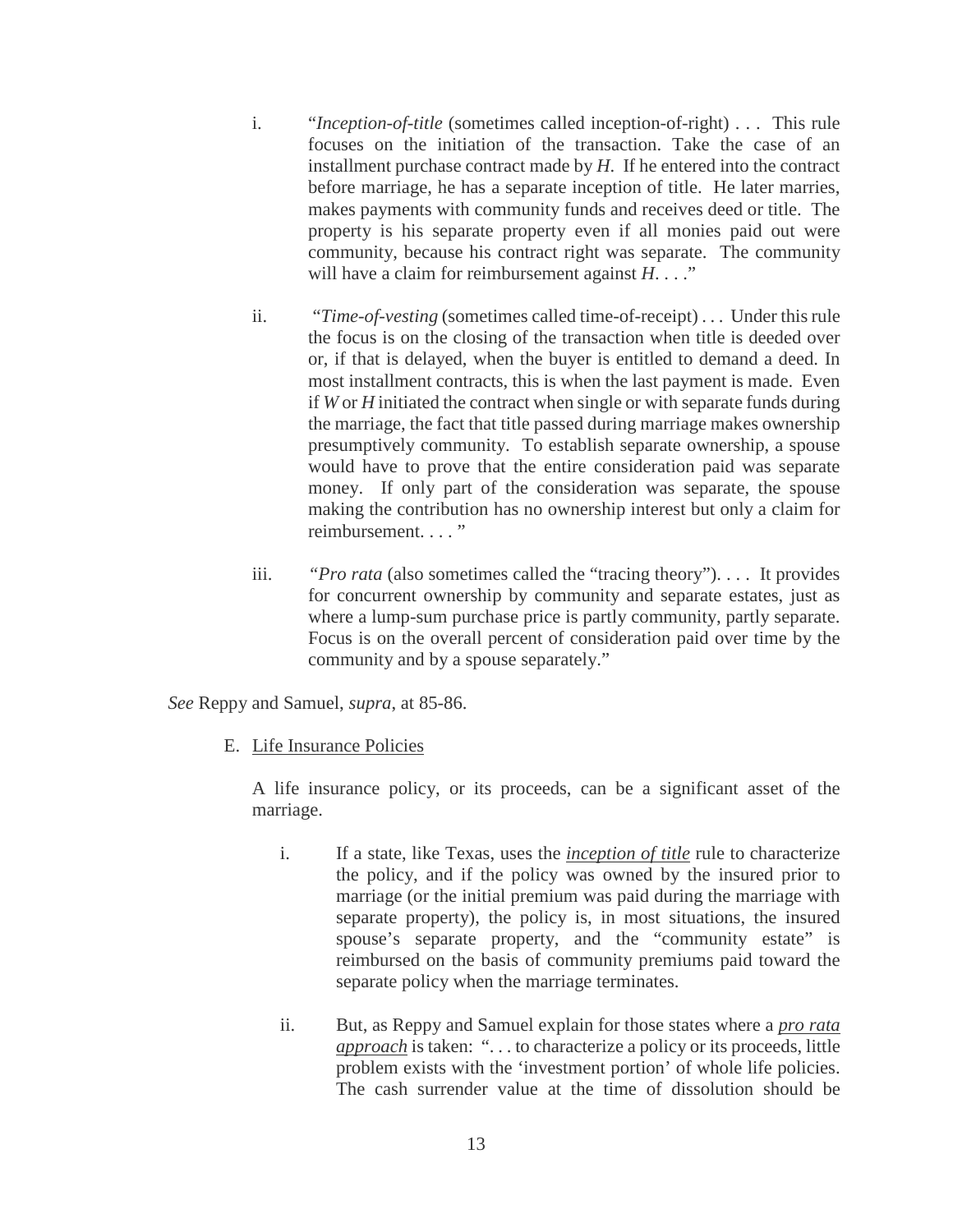subjected to a 'money apportionment' taking into account the rate of increase and the period of time the company has had to invest the portion of premiums used for that purpose. The rest of the premiums in whole life policies and all the premiums of 'term' policies purchase death benefits and do not build up a cash surrender value.  $\cdots$  "

iii. In other states, the source of the last premium may dictate the ownership of the proceeds payable at the insured's death.

*See* Reppy and Samuel, *supra*, at 103, 104.

#### <span id="page-17-0"></span>**VI. SPECIAL CHARACTERIZATION RULES**

Certain types of transactions and certain types of assets can complicate characterization even more. Again, the laws of the various community property states can vary significantly in their application under these circumstances. For example, as discussed earlier, if the wife owned a life insurance policy on her life prior to marriage and during the marriage she continued to pay the premiums out of a joint account where she and her husband deposited their respective paychecks, is the policy her separate property or their community property? In some community property states, it may be both her separate and their community property in proportion to total premiums paid before and during the marriage. In other community property states, it may be her separate property since the initial premium was paid before marriage.

#### <span id="page-17-1"></span>A. Credit Acquisitions During Marriage

In Texas, credit acquisitions during a marriage are generally treated as community property unless there is clear and convincing evidence that the creditor agreed to look solely to the separate estate of the contracting spouse for satisfaction. But as Reppy and Samuel explain: "Elsewhere things get confusing." Proceeds of unsecured loans given on personal credit of H or W are presumed community property. *Jones v. Edwards,* 245 P. 292 (Nev. 1926). In California and probably Arizona and Washington, the presumption is rebutted by showing that the lender's state of mind was such that he made the loan primarily because of the existence of separate property of the borrower which made repayment likely. *Gudelj v. Gudelj*, 259 P.2d 656 (Cal. 1953); *In re Finn's Estate*, 179 P. 103 (Wash. 1919); *Finley v. Finley*, 287 P.2d 475 (Wash. 1955). Conversely, in these states, if the borrower pledges separate property as security, proceeds are presumed separate. *In re marriage of Grinius*, 212 Cal. Rptr. 803 (Cal. Ct. App. 1985) (this case also says that to overcome the community presumption, it must be shown that the lender intended to rely solely, not just primarily, on a spouse's separate property). However, if by local law the lender can go beyond the security to collect payment in event of default, and if it is shown that, despite the separate security, the loan was given primarily because the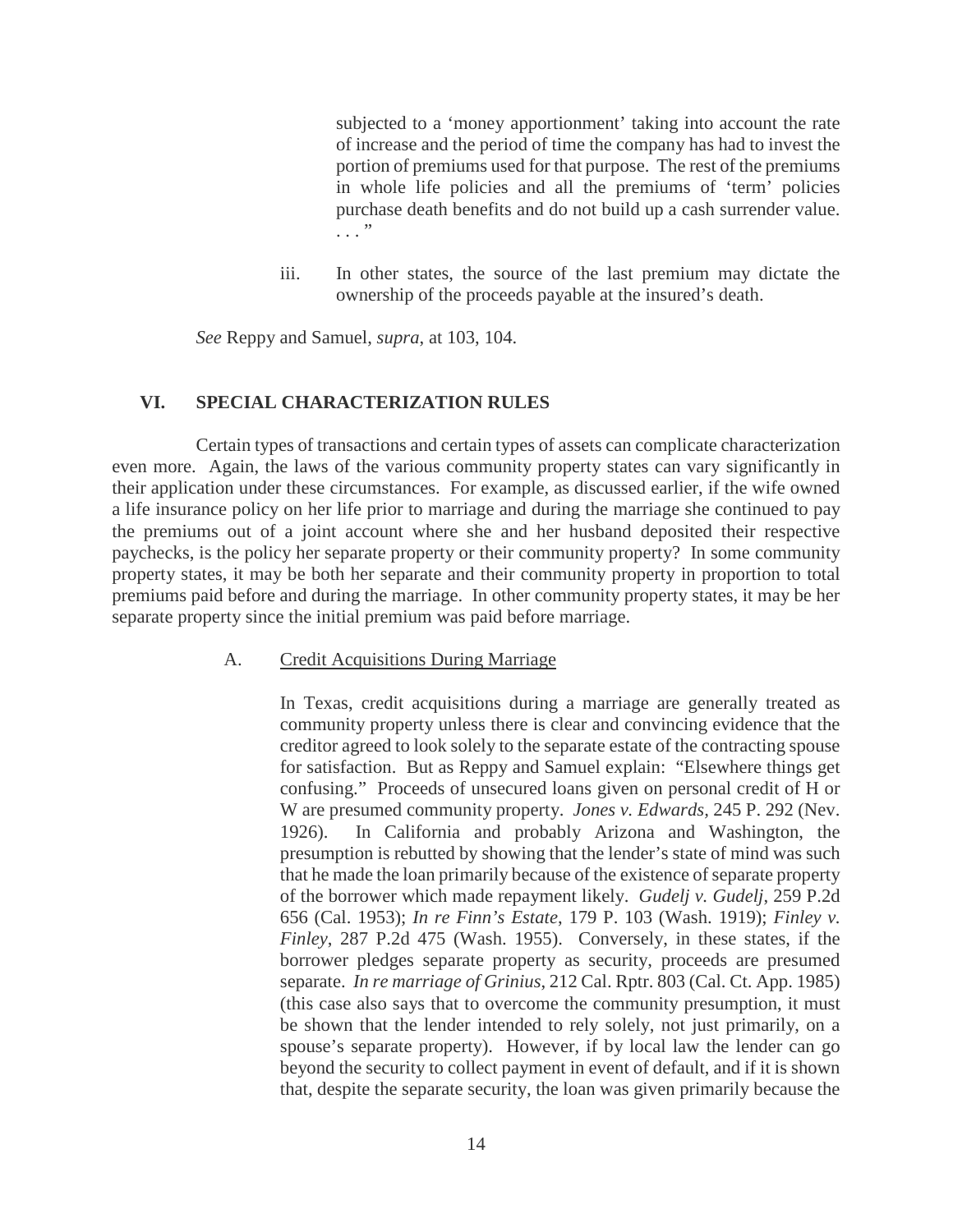spouse's signature on the promissory note obligated community property in addition to separate, a court will likely hold the loan proceeds communityowned." Reppy and Samuel, *supra*, at 134, 135. *See also* Schoenblum, at 10-64.

#### <span id="page-18-0"></span>B. Retirement Benefits

A married participant's interest in a retirement plan is perhaps the most difficult type of property interest to characterize as community or separate property. *See* Schoenblum, at 10-79. In this situation, a number of factors become relevant. Is the plan governmental or private? Is it a "defined benefit" or "defined contribution"? Is the plan governed by ERISA? Has the participant retired and perhaps "rolled over" the benefits into an IRA? Is income from separate property community or separate property in the state where the participant is domiciled?

i. Characterization

Generally, contributions to the plan during the marriage are a form of compensation and the community property of the participant and the participant's spouse. However, when the participant began participation prior to the marriage, the states take differing approaches to determine the separate or community nature of the participant's interest in the retirement plan, but all tend to adopt some type of "apportionment" approach. In a defined benefit plan it is usually based on timing, comparing time employed prior to and during the marriage. In a defined contribution, plan, the participant's account record is examined and consideration is given to the timing and amount of each contribution to the plan.

ii. Federal Preemption

Characterization is usually more of a divorce issue than an estate planning or estate administration issue. Upon the death of the nonparticipant spouse, that spouse's community interest may simply "terminate" in some states, or if it doesn't terminate, it may be nonassignable under *Boggs v. Boggs*, 520 U.S. 833 (1997), which held federal law preempts state law and prohibits the surviving spouse from devising her interest in a federally regulated ERISA plan. *Boggs v. Boggs* does not apply if the participant in an ERSA plan dies first, but ERISA may preempt state law and require at least some portion of the plan to be paid to the participant's spouse, regardless of the community or separate nature of the plan, unless both spouses agree to a different disposition. The federal preemption rules do not apply to IRAs.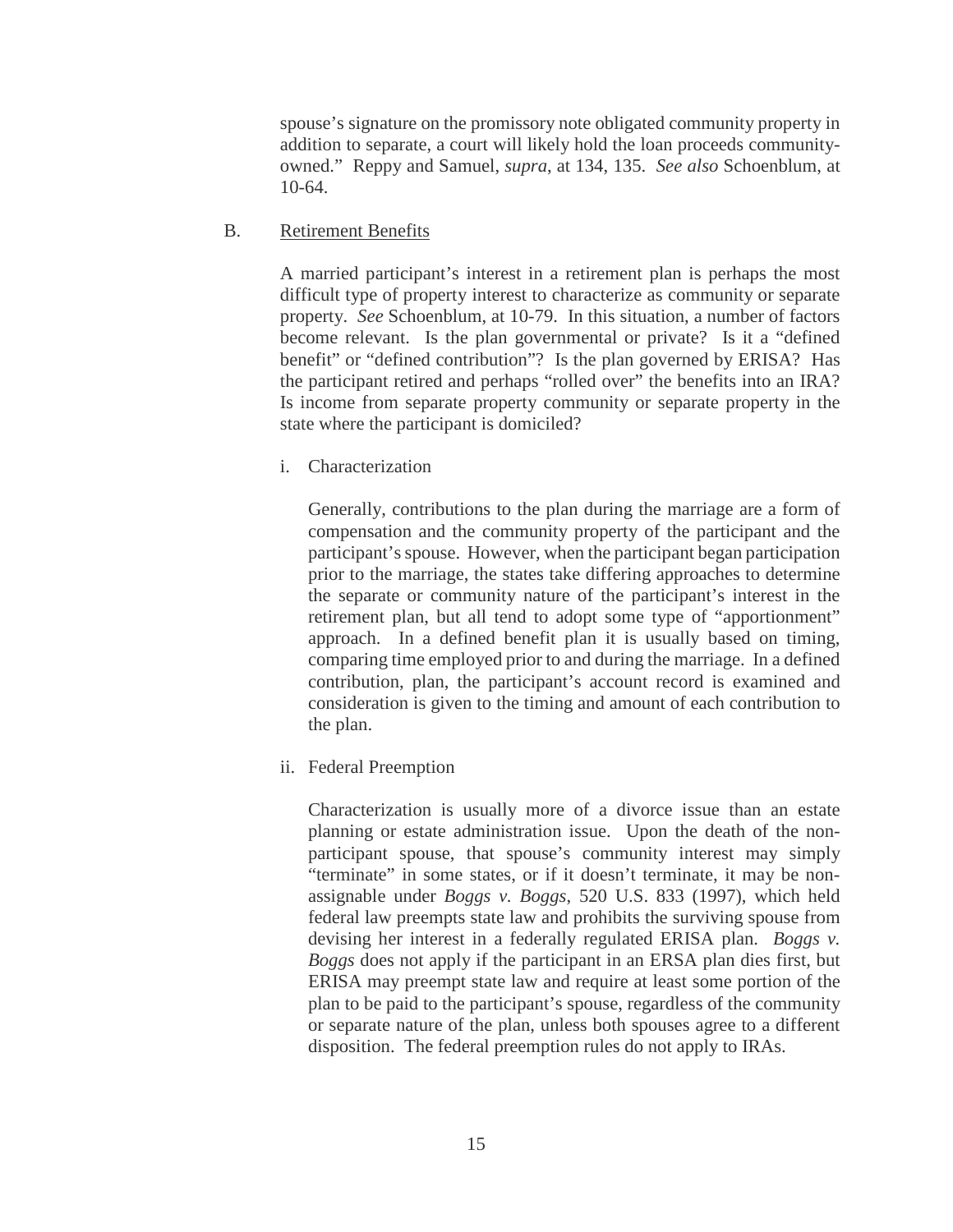#### <span id="page-19-0"></span>C. Closely-Held Business Interests

A spouse's ownership interest in a business entity (e.g., shares of stock in a corporation, a partner's interest in a partnership or a member's interest in a limited liability company) may be separate or community property depending upon the facts and circumstances of the interest's acquisition. Absent extraordinary circumstances, the entity's assets typically belong to the entity and are neither community nor separate property, and until distributed to its owners, the entity's profits belong to the entity and are neither community nor separate property.

i. Compare Sole Proprietorships

Since a sole proprietorship is not a legal entity, its assets belong to the owner, and the owner's interest in each individual asset may be the owner's separate property or community property. Generally, each asset associated with the business is presumptively community property, placing the burden on the owner to prove which assets are separate property.

ii. Enhanced Value of an Entity

If the owner's interest in a business entity is community property, any increased value of the interest accrues to the benefit of both spouses. If the owner's interest is the owner's separate property, any increased value generally accrues only to the benefit of the owner spouse.

#### iii. Effect of Spouse's Efforts

However, if the increased value of the entity is attributable to the "time, talent and labor" of the owner, the issue is raised: Shouldn't these "community" efforts accrue to the benefit of both spouses? A foundational premise of any community property state is that what is acquired during the marriage by personal effort belongs to both spouses (e.g., the couple's wages, salaries and other forms of compensation, like contributions to retirement plans) and is community property.

If the owner spouse's personal efforts contribute to the success of the entity, causing its value to increase, shouldn't that increased value accrue to the benefit of both spouses? The inception of title rule suggests the owner's interest (even if the increase in value is due to the owner's time, talent and labor) remains separate property, but that the other spouse may have a claim for reimbursement. Other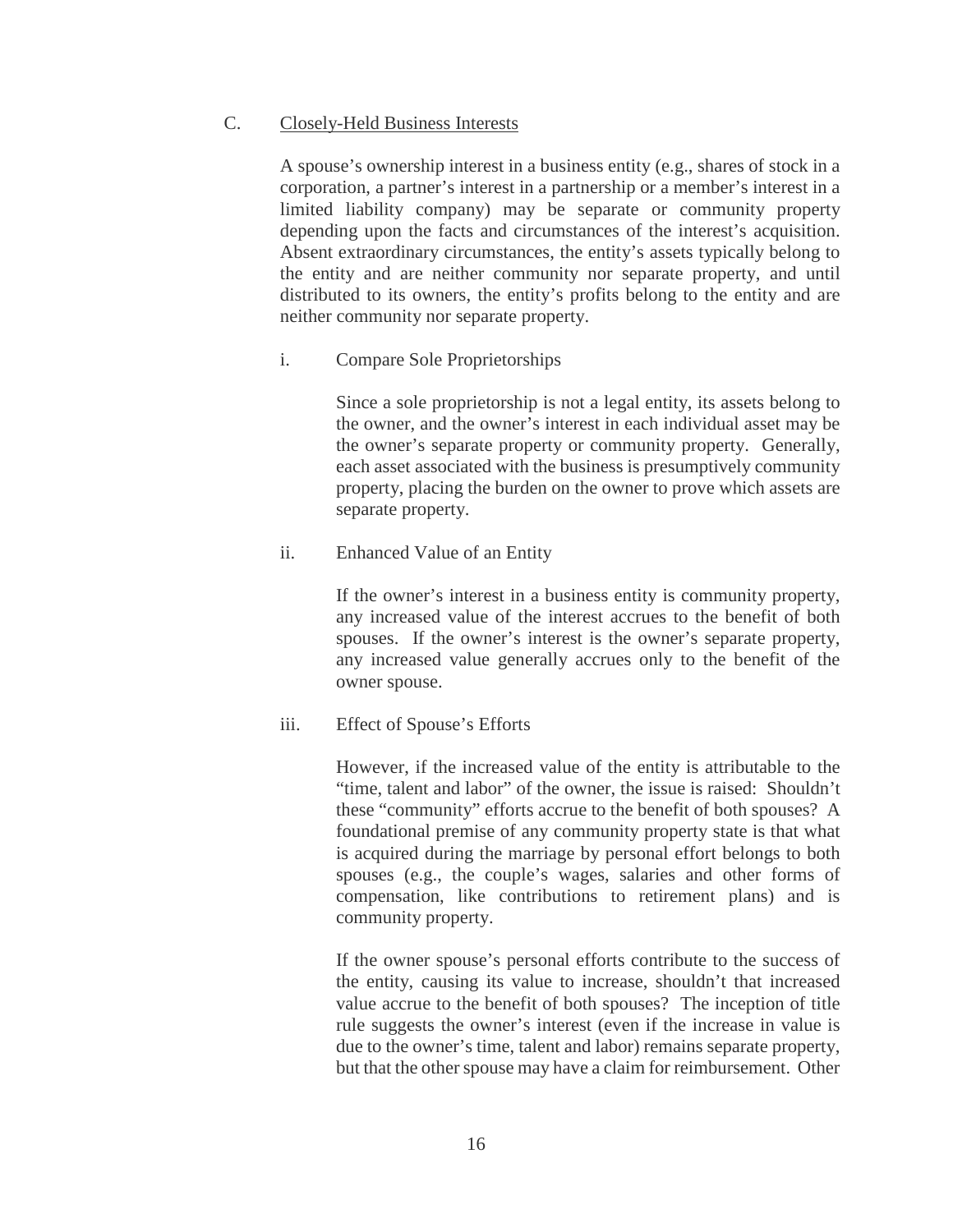states may credit the other spouse with a community ownership interest. *See* Schoenblum, at 10-66.

iv. Payments to Owner by Entity

Compensation paid by the entity for personal services rendered, whether current or deferred, and whether in the form of salary, bonuses or fringe benefits, is community property. But payments by the entity for use of the owner's capital investment, such as ordinary dividends, are community property in some, but separate property in the other community property states. Distributions upon liquidation of the entity may be separate or community, depending upon the exact nature of the distribution and the character of the ownership interest.

#### <span id="page-20-0"></span>**VII. ATTRIBUTES OF OWNERSHIP**

The community property states have statutes defining community and separate property with varying amounts of detail concerning the relative rights of the spouses in such assets. However, the spouses may, in effect, "opt out" of the statutory default set of rules in a premarital or marital agreement. Further, the character of property can also be changed by other means, like "exchanges" and "gifts" between the spouses. "Transmutation" is a generic term that describes contractual and donative transactions between spouses which change the character of property from separate to community and community to separate. *See* Reppy and Samuel, *supra*, at 25.

<span id="page-20-1"></span>Absent such an agreement, there exist other "default" rules addressing issues other than characterization.

#### A. Equal Ownership, Equal Management?

Despite its "partnership" theory of equal ownership, the husband historically had been the dominant figure in the partnership because of the wife's "disabilities of coverture." Today, the community property states share a bifurcated system of joint and several management of community property by both spouses, but the details differ.

i. The Texas Rule

In Texas, certain community assets (typically those assets held in one spouse's name) are subject to that spouse's "sole management, control and disposition" and other assets (typically held in both spouses' names) are subject to the couple's "joint management, control and disposition."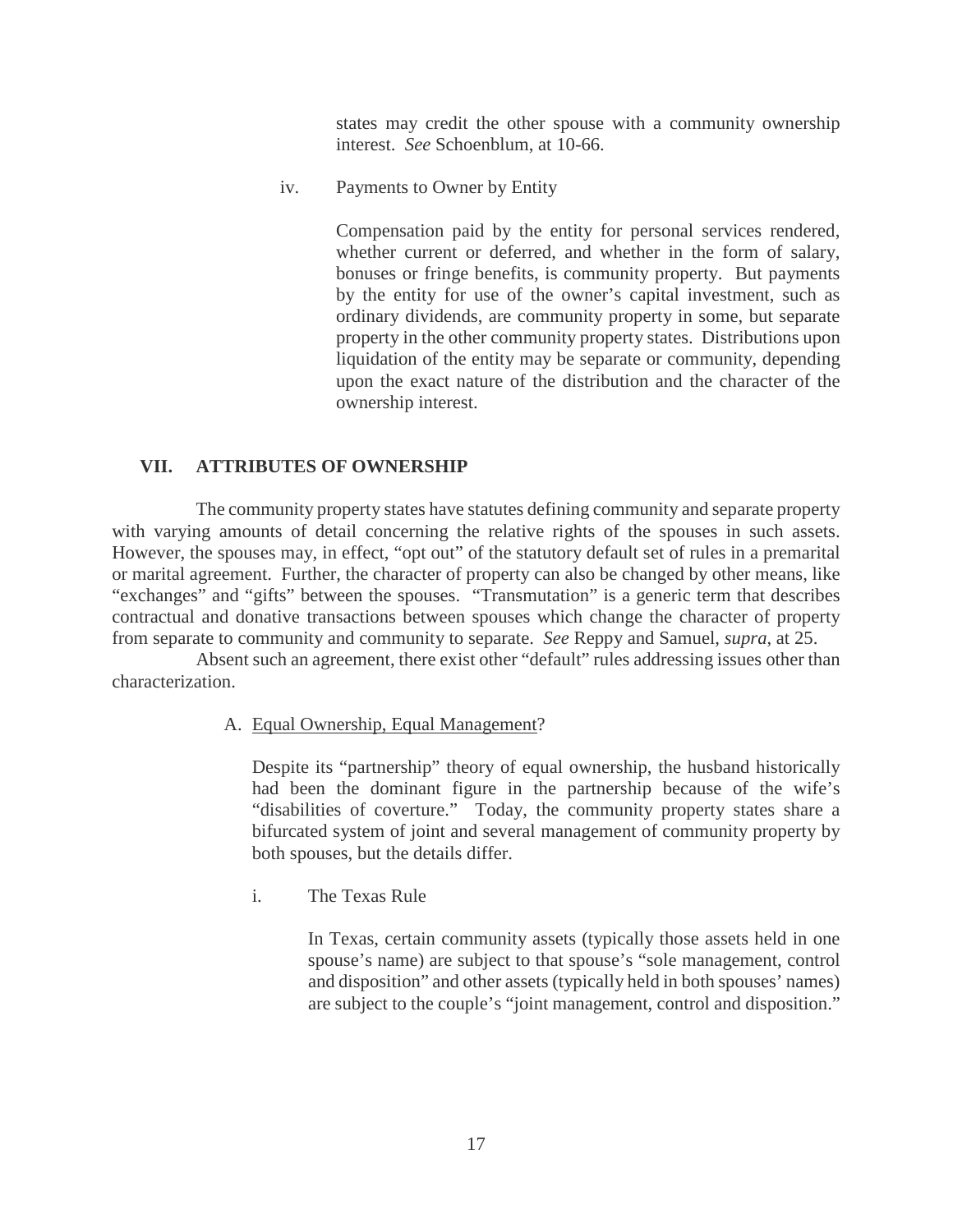#### ii. The Equal Management Rule

Reppy and Samuel explain that, in the other states, the basic rule is equal management based on concurrently possessed power to act unilaterally when personal property is involved. If real estate, both spouses must join in an alienation, but day-to-day management is subject to the same "equal management" concept described for personal property. There are, of course, exceptions. *See* Reppy and Samuel, *supra*, Chp. 14.

#### <span id="page-21-0"></span>B. A Spouse's Fiduciary (or Fiduciary-Like) Role

Since equality of the interests of the spouses is a fundamental principle of community property law which all community property jurisdictions recognize, the problem of how the non-managing spouse can have an ownership interest equal to that of the managing spouse has proven to be problematic, and the solution varies from state to state. Most community property states view the spouses as equal owners with the managing spouse acting as an agent of the other spouse. In Texas, the managing spouse is considered to be a trustee for the other spouse. In any event, some sort of fiduciary relationship is typically found to exist between the managing spouse and non-managing spouse. *See* Reppy and Samuel, *supra*, at 18.

#### <span id="page-21-1"></span>C. Protection of Third Parties

Typically, a third party, such as a good faith purchaser, can rely on the apparent authority of a spouse to act unilaterally if the property is in that spouse's possession and "untitled" or is titled in that spouse's name only. *See* Reppy and Samuel, *supra*, at 258-264.

#### <span id="page-21-2"></span>D. Mismanagement of the Community by a Spouse

The duty of care owing by one spouse to the other during the marriage when exercising a unilateral power of management varies from state to state, but a breach of that duty can result in a cause of action for damages by the other spouse when the marriage terminates by reason of divorce or death. This issue is typically raised when one spouse makes a unilateral gift to a third party. Some states permit "reasonable" gifts, but others require "joinder" of both spouses. If the marriage terminates by reason of the first spouse's death, the personal representative may be the party bringing the cause of action against the surviving spouse or defending a cause of action brought by the surviving spouse. *See* Schoenblum, at 10-58.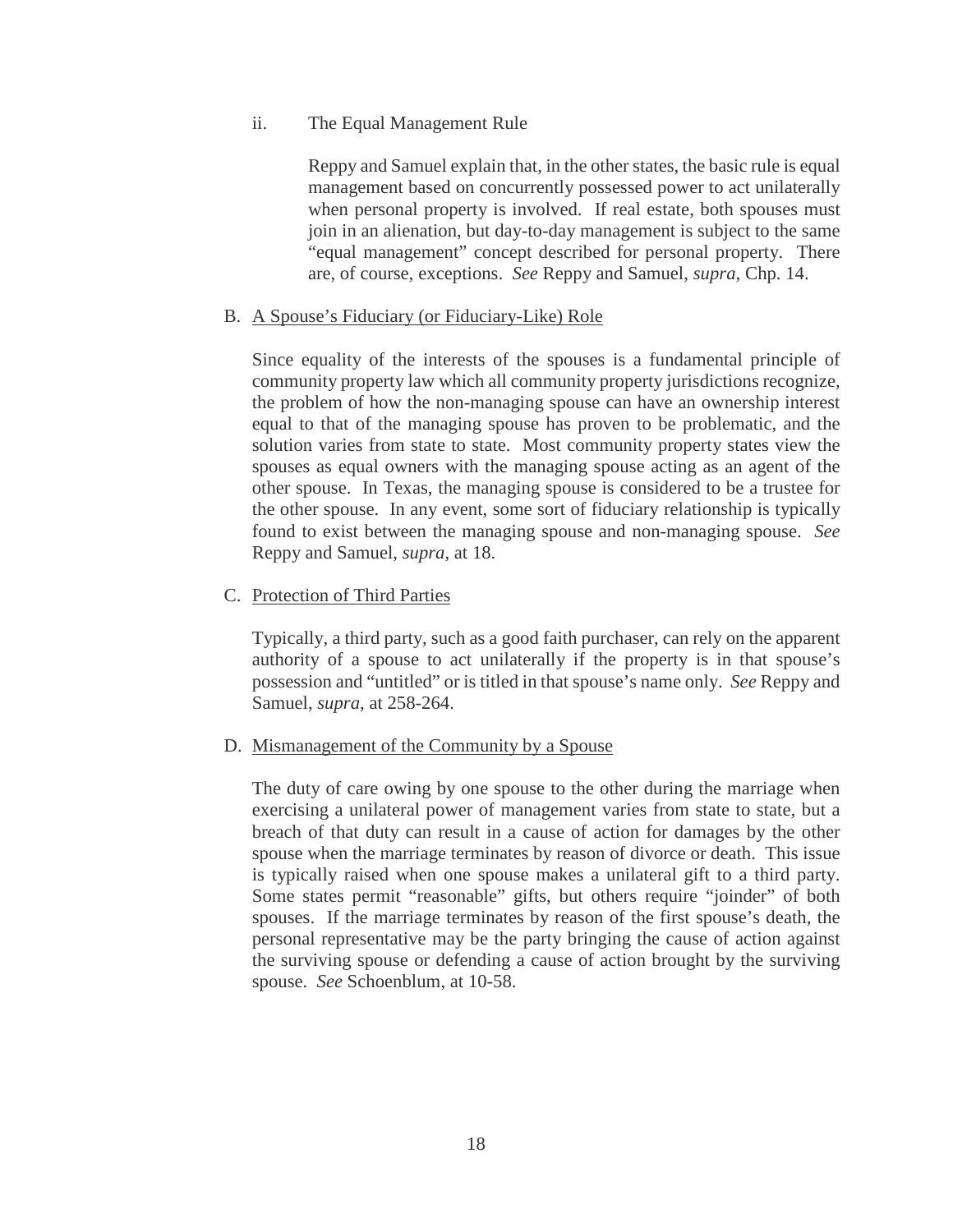#### <span id="page-22-0"></span>E. Constructive Trust

Many claims of "wrongful management" involve unilateral gifts of community property by one spouse to third parties, such as children by a prior marriage or paramours of the donor spouse. If the "wronged" spouse cannot be made whole by the awarding of damages, a court may impose a constructive trust on the donee to avoid unjust enrichment of the donee.

#### <span id="page-22-1"></span>F. Reimbursement

A spouse's expenditure of community funds to improve the spouse's separate property or to pay an indebtedness secured by separate property is generally not considered a breach of duty that can result in money damages. Reimbursement is the generally accepted approach to a situation when the funds of one marital estate are expended to benefit another marital estate. However, the states disagree as to what the measure should be and use a variety of factors to determine the amount to be reimbursed. Texas has expanded the concept to situations where a spouse's "time, toil and effort" have enhanced the value of a separately owned business entity.

#### <span id="page-22-2"></span>G. Liabilities to Third Parties

The determination of which assets of the marriage are liable for which debts depends on a number of factors, including which state's law applies. In addition, the factors may include (i) when the debt was incurred, (ii) what type of debt is involved, and (iii) the personal involvement of each spouse.

Obviously, if both spouses have joint and several liability, the entire nonexempt marital estate is available to the creditors. If only one spouse has personal liability, the results differ from state to state.

i. The Management System

In some states, the creditors' rights depend in large part on which property the debtor spouse manages. Any property subject to a spouse's sole or joint management can be seized by the creditors. Some community property states have adopted this approach, but the details vary from state to state. For example, in Texas, if it is a tort debt, all non-exempt community assets can be reached by the creditor.

ii. Community Debt v. Separate Debt

In some states, a debt is classified as "community" or "separate" when the creditor asserts the claim. If "community," generally all non-exempt community property can be seized.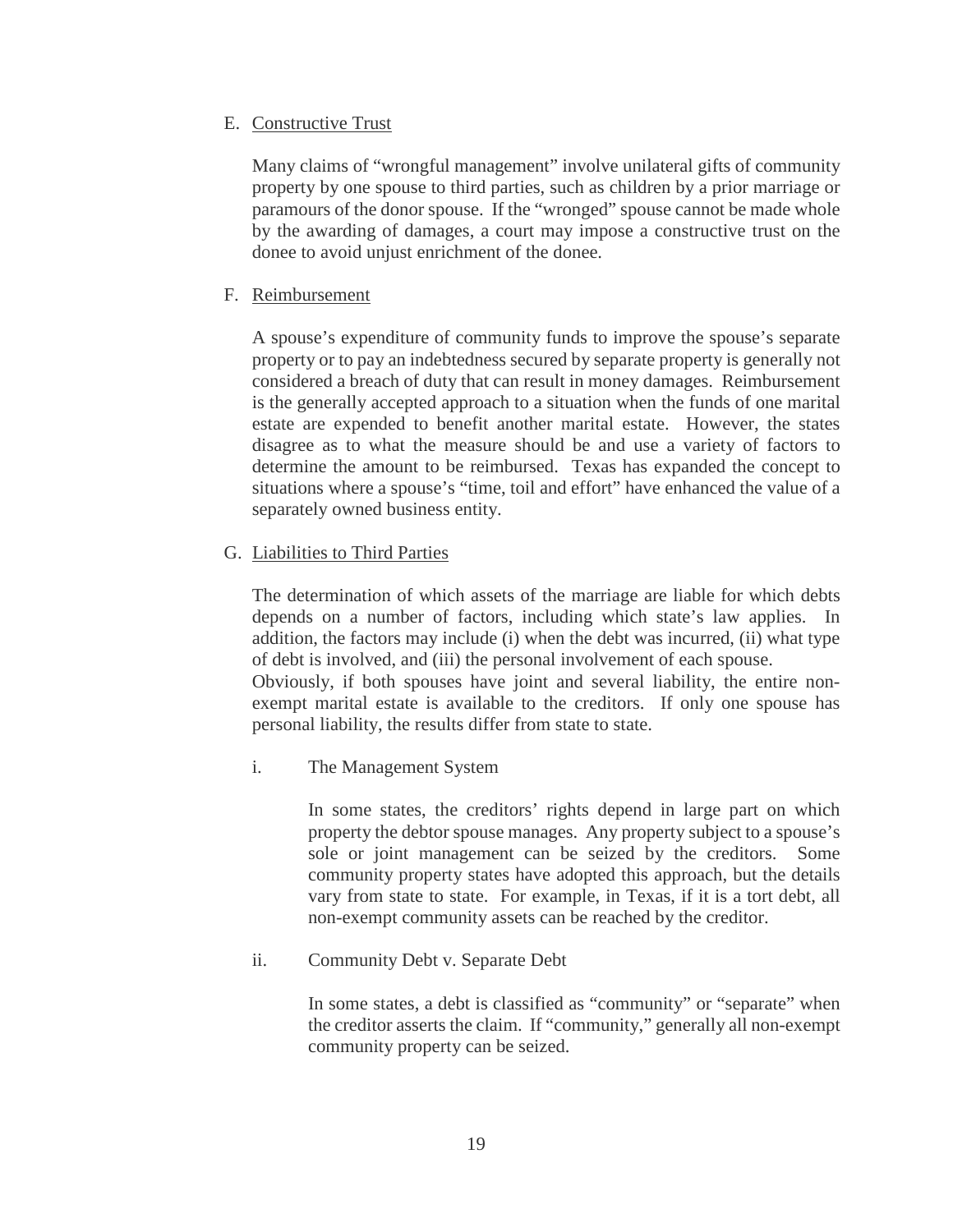Of course, the details, whether using the management approach or the community debt approach, vary significantly from state to state.

For a more complete discussion, see Reppy and Samuel, *supra*, Ch. 17.

#### <span id="page-23-0"></span>**VIII. TRANSFER TAX CONSEQUENCES**

The transfer of community property or separate property to someone other than one of the spouses can have transfer tax consequences. A gift by one spouse of community or separate property to the other spouse will likely qualify for the marital deduction and not be treated as a taxable gift, regardless of the value of the donor's interest in the subject of the gift. For an insight into the IRS' position on a number of community property issues, including income tax reporting issues, see the Internal Revenue Manual, http://www.irs.gov/irm/part25/irm\_25-018-001.html.

#### <span id="page-23-1"></span>A. Gifts to Third Parties

#### i. Nature of the Gift

An inter vivos gift of community property to a third party is considered to be a gift by both spouses, whether the property was titled in both spouses' names or in the name of one spouse. Each spouse has made a gift to the donee of an undivided one-half interest. There is no need to "split" the gift. If a spouse makes a gift of separate property, the spouses can agree to "split" the gift on their respective gift tax returns. An agreement by both spouses to "split" a gift by one spouse creates joint and several liability for any gift tax owing. (Note, *see* Part VII.B, *supra,* if a gift of community property to a third party by one spouse is a breach of duty owing to the other spouse).

ii. Reporting Requirements

If only gifts of community property are made by the couple, the filing of gift tax returns is not necessary if the value of the gifts to each donee is less than twice the amount of the annual exclusion amount in the year of the gifts. At the spouse's death, only the value of the decedent's taxable gifts (i.e., one-half of a community property gift or the full value of a separate property gift) is added to the taxable estate as a post-1976 taxable gift.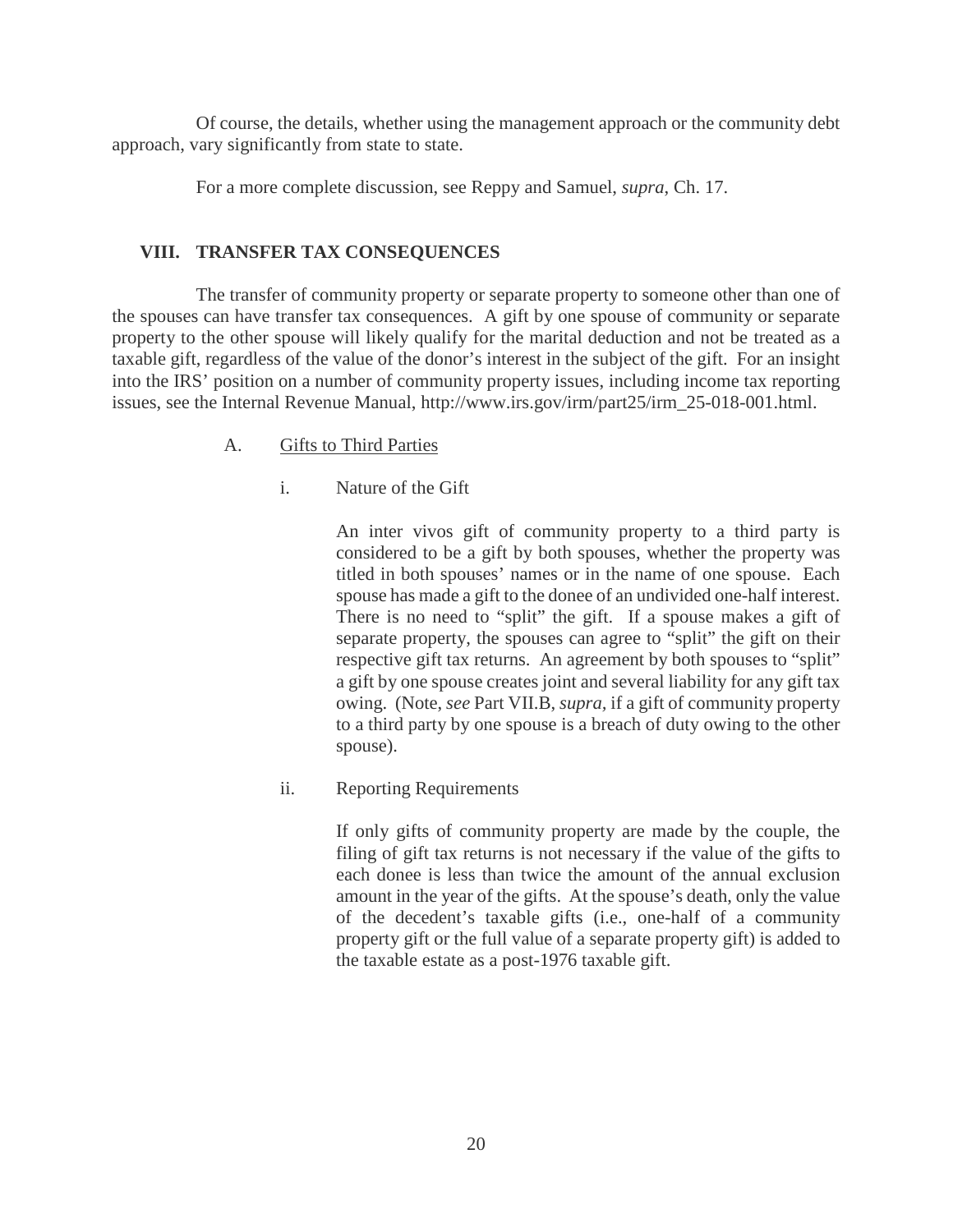#### <span id="page-24-0"></span>B. Death of First Spouse

The gross estate of the deceased spouse generally includes the decedent's separate property and the decedent's undivided one-half interest in the community property, whether the community property is held in both spouses' names or in the decedent's name, or in the name of the surviving spouse. Since the surviving spouse retains, not inherits, the survivor's onehalf interest, it generally is not subject to the transfer tax, *but the surviving spouse's one-half interest receives the same adjustment in basis as the deceased spouse's interest under IRC § 1014(b)(6). See* Part III.F, *supra*.

#### <span id="page-24-1"></span>C. Marital Deduction

Transfers of both the decedent's separate property and one-half of the community can qualify for the marital deduction if they pass to or for the benefit of the surviving spouse, typically outright to the surviving spouse or into a QTIP trust.

#### <span id="page-24-2"></span>D. Other Deductions

The state's community property principles are used to determine what part of any debts and administration expenses can be claimed as deductions on the estate tax return. Only that portion of a debt or administrative expense which is properly payable under state law out of the assets included in the gross estate can be deducted on the estate tax return. For example, if a particular debt of the deceased spouse is properly payable under state law out of both halves of the community, only one-half of the debt is deductible. If properly payable out of the decedent's separate property (or deceased spouse's one-half of the community), it is fully deductible.

#### <span id="page-24-3"></span>E. Tax Trap for the Surviving Spouse

If the surviving spouse allows his/her one-half of a community life insurance policy or a payable on death ("POD") account to pass to the children (or other third party) upon the decedent's death, the surviving spouse may have made a taxable gift. Similarly, if the surviving spouse allows his/her one-half of a community asset to be devised to a third party, the surviving spouse may have made a taxable gift to the third party. On the other hand, if the surviving spouse is also a beneficiary under the will, an election to accept the benefits in exchange for half of the community passing to a third party is a taxable event subject to possible income tax or gift tax consequences. *See* Schoenblum, at 10-75.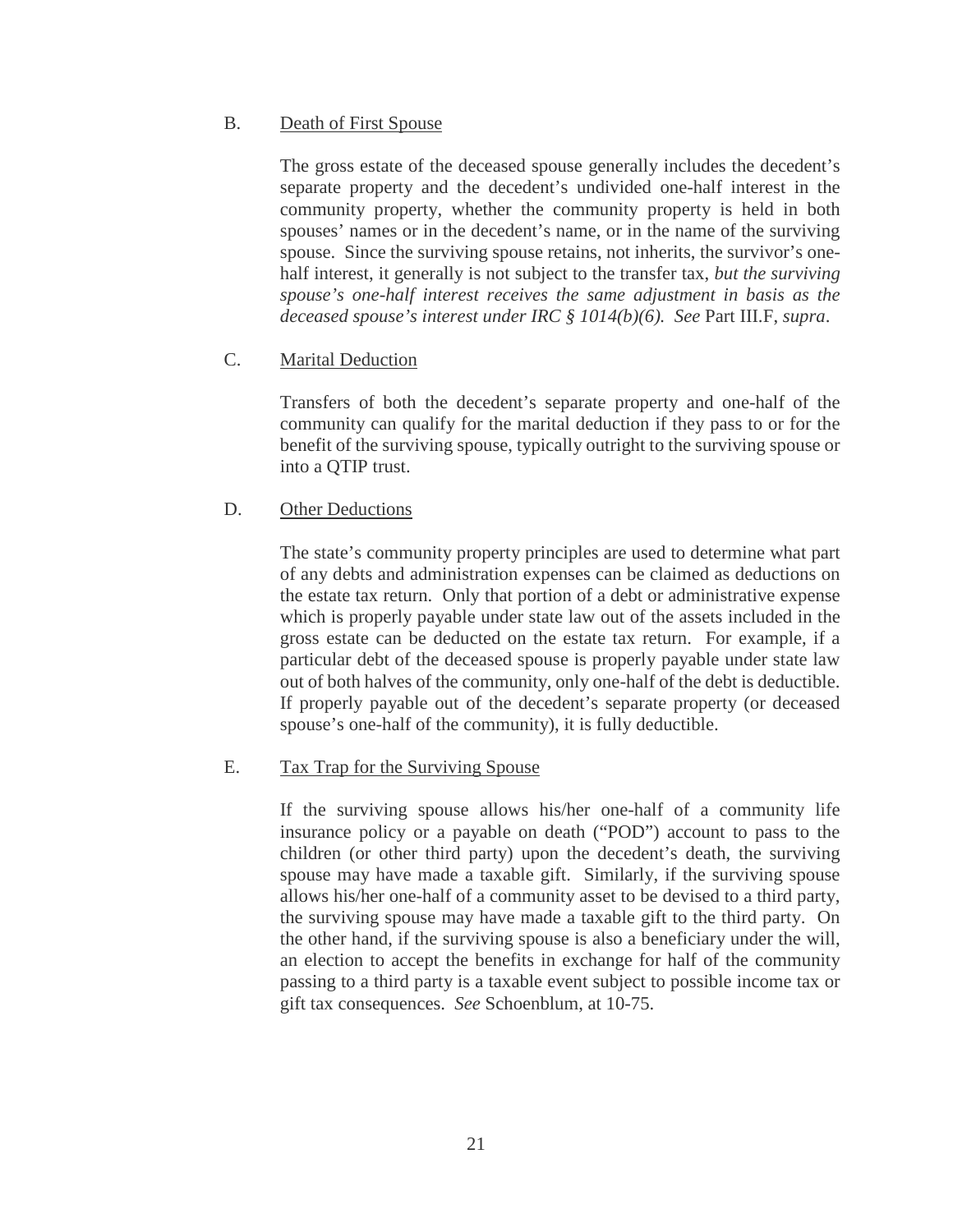#### <span id="page-25-0"></span>F. Surviving Spouse's Retained Life Estate

If community property is placed in a trust in which a spouse has a lifetime income interest, one-half of the trust estate may be included in the spouse/beneficiary's gross estate at such spouse's death. This typically occurs when an insured spouse transfers the community property life insurance policy into an irrevocable life insurance trust for the benefit of the other spouse for life, remainder to the children. Even if the insured spouse lives for more than three years and the proceeds are excluded from the insured's gross estate, one-half of the value of the trust estate may be included in the surviving spouse's gross estate. (This result may be avoided by converting the policy into the insured's separate property prior to transferring it into the trust.)

#### <span id="page-25-1"></span>G. Unique Planning Opportunities

Obviously, the community property system makes it easier for both spouses to take advantage of estate "equalization" planning and the unified credit of each spouse since each spouse has an undivided one-half interest in their community property. In addition, spouses in community property states may be able to take advantage of unique valuation opportunities.

#### i. *Bright* Case

In one key valuation case, *Estate of Bright v. United States*, 658 F.2d 999 (5th Cir. 1981), the court explained the proper method of valuing the deceased spouse's community interest in the stock in a family corporation (their community property stock represented "majority control"). Rather than determining the value of the controlling block of community property stock and then dividing by two, the court explained that only the deceased spouse's one-half interest is included in the gross estate and it is that undivided onehalf interest which is valued. Since that one-half interest represents a minority interest, it is even entitled a "minority discount."

#### ii. Other Discounts

Using the same rationale, the deceased spouse's one-half interest in community property real estate may be entitled to a fractional interest discount. [*See* Williams Estate, T.C. Memo 1998-99.] In *Bonner v. United States, 84 F.3d 196 (5th Cir. 1996), the 5<sup>th</sup> Circuit* allowed the estate of the surviving spouse to take a fractional interest discount for the survivor's one-half interest in real estate and for the other one-half of the real estate which was held in the QTIP trust created when the deceased spouse died.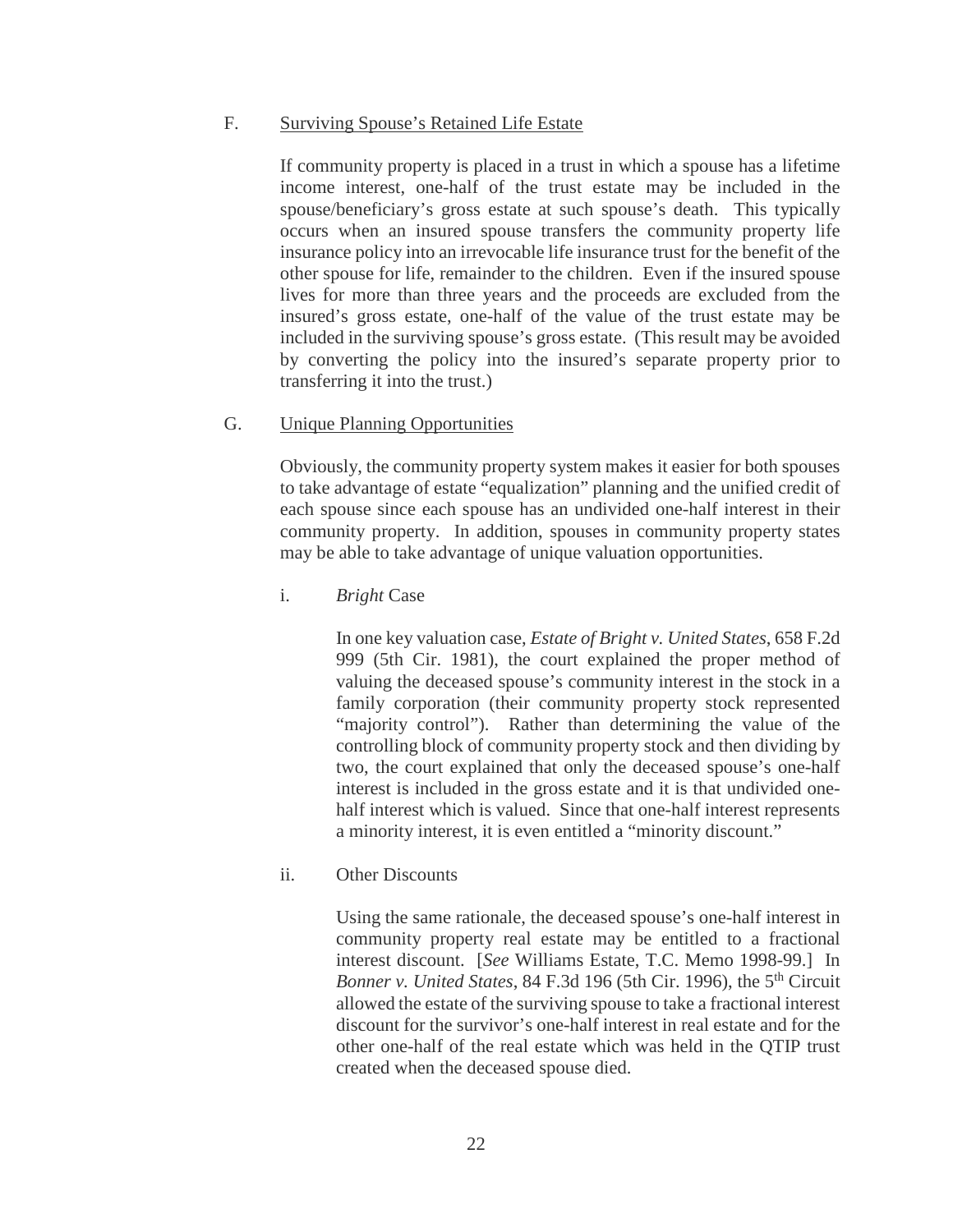#### <span id="page-26-0"></span>**IX. CHANGE OF DOMICILE**

When a married couple moves from a community property state to a common law state, the change of domicile complicates their relative marital property rights. A few general rules do exist, including the law of the situs governs interests in land. Restatement (Second) of Conflict of Laws § 234 (1971). A change of domicile does not generally change the marital character of real property. Gerald Treacy, Tax Management Estates, Gifts and Trusts Portfolio, 802-2<sup>nd</sup>, Community Property: General Considerations (BNS). *See also* Restatement (Second) Conflict of Laws § 234 (1971). For "moveables," see Restatement (Second) Conflicts, §§ 258-259. However, the attributes of ownership associated with the community property acquired by the couple while domiciled in a community property state do not necessarily stay the same after they move to another state. The bottom line is that there is very little definitive law!

#### <span id="page-26-1"></span>A. General Conflicts Principles

Traditionally, the law of the state in which real property is located determines its ownership, and the law of the marital domicile determines the ownership of personal property. A married couple's move between a community property and common law state should not affect the ownership of the assets already acquired. Susan Gary, Jerome Borison, Naomi Cahn, Paula Monopoli, *Contemporary Approaches to Trusts and Estates*, 610 (2nd Ed. 2014). *See*, also, Kenneth W. Kingma, *Propertry Division at Divorce or Death for Married Couples Migrating Between Common Law and Community Property States*, 35 ACTEC J. 74 (2009).

#### <span id="page-26-2"></span>B. Unique Features

While they were domiciled in the community property state, not only did the couple have equal, undivided ownership interests, but the community property state's unique set of rules governing management and liabilities related to the property attached. Upon the termination of the marriage, the community property state's unique set of rules would have governed the dissolution of this unique type of marital partnership.

#### <span id="page-26-3"></span>C. Attributes of Ownership

To be sure, the property that was originally community property, whether held in his name, her name or their names, and whether it was real or personal property, is still owned in equal, undivided interests by the spouses after they move. But to assume that the same "attributes" of ownership that attached while they were domiciled in the community property state (i.e., management, liabilities, effect of dissolution) still apply once their domicile changes is problematic (even if it is a move from one community property state to another community property state). Surprisingly, there are relatively few cases addressing the attributes of ownership, and even among those, the results are not always consistent.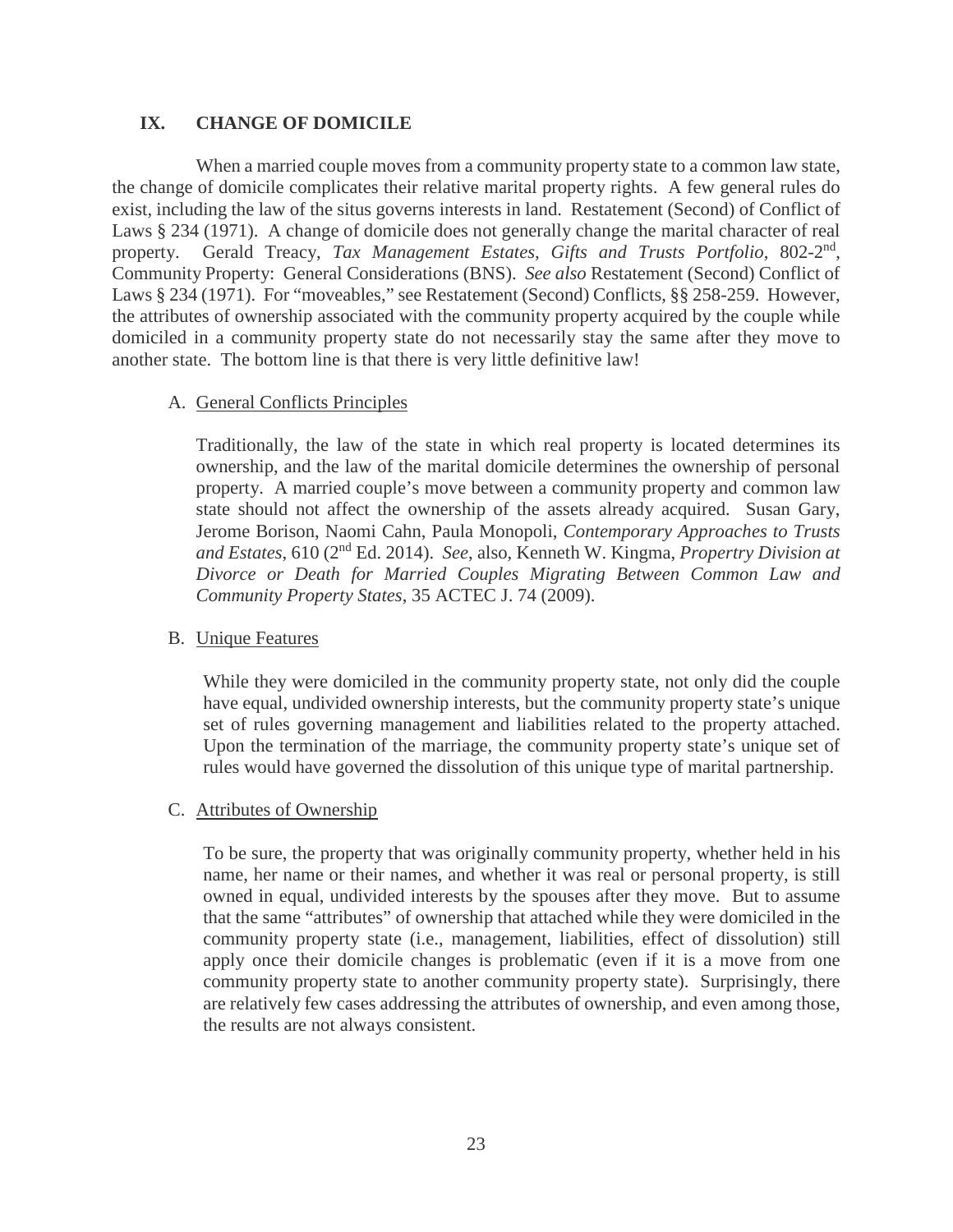#### <span id="page-27-0"></span>D. Real Property

If a tract of land was community property held in one spouse's name in a community property state, after the change of domicile the other spouse still owns an undivided one-half interest, even though title is in one spouse's name, but do the community property state's rules of management and liability still apply? If they later divorce, does the common law state divide the property using its own rules or the community property state's rules? If the marriage ends in death while they live in the common law state, the disposition of the deceased spouse's interest in the real property is clearly governed by the law of the situs, but there still exists numerous ancillary issues, the resolution of which will depend on which state's law applies, the law of situs or the law of domicile.

#### <span id="page-27-1"></span>E. Personal Property

The effect on the characterization of personal property when the couple moves from a community property state to a common law state depends on the law of the state having the most significant contacts, typically the state of the current domicile. The approach taken by some states appears to preserve the community character of any "movables." The law in other common law states appears to convert the "movables" into some form of common law ownership.

#### <span id="page-27-2"></span>F. "UDCPRDA"

Fourteen states have adopted the Uniform Disposition of Community Property Rights at Death Act (1971) ("the Act"), which causes what was community property, or what is traceable to what was community property, to be treated as though it were still "community property" at the death of the first spouse. The Act does not, however, expressly preserve the property's community character. It only expressly preserves the couple's respective one-half interests in what was community property after they moved to an enacting state. *See* Schoenblum, at 10-100. The Act has been enacted in Alaska, Arkansas, Colorado, Connecticut, Florida, Hawaii, Kentucky, Michigan, Minnesota, Montana, New York, North Carolina, Oregon, Virginia and Wyoming. North Dakota has legislation pending.

#### <span id="page-27-3"></span>G. IRC § 1014(b)(6)

The most significant estate planning consequence of the approach taken by the common law state may be whether both spouse's respective interests in the personal property will receive an adjusted basis under IRC  $\S$  1014(b)(6) at the first spouse's death. In states that preserve the community character of the assets, IRC § 1014(b)(6) appears to apply. The result is not clear in a state that has enacted the Uniform Act. While there is some authority that the IRS will allow the "step up" for the surviving spouse, there is no definitive answer and leading authorities are divided in their opinions. *See* Jeremy Ware, *Section 1014(b)(6) and the Boundaries of Community Property*, 3 Nev. L.J. 704,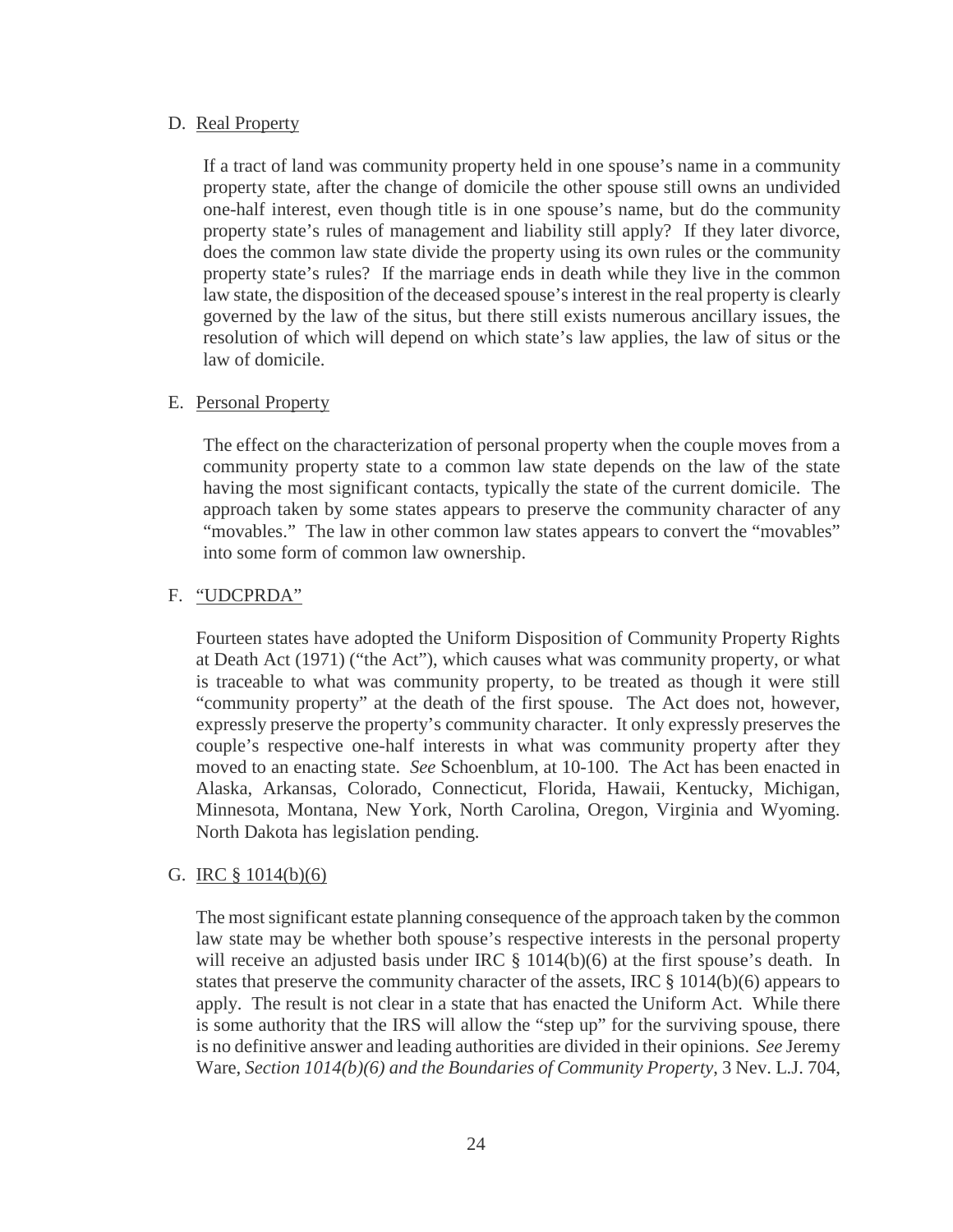713 (2005) (where the author also discusses steps a couple may attempt to utilize in order to preserve the community character of their personal property. *Supra*, p. 719). Whether the surviving spouse's one-half of the real property located in the community property state receives the § 1014(b)(6) adjustment in basis depends on whether it is still "community property" under IRC § 1014(b)(6) and on the law of the situs state. In *Hammonds v. Commissioner of Internal Revenue*, 106 F.2d 420, 424 (10th Cir. 1939), the court noted that, in community property states, marital rights in land are generally regulated by the law of the situs regardless of the domicile of the couple.

<span id="page-28-0"></span>H. Surviving Spouse's Rights

Upon the first spouse's death, the change of domicile may have granted the surviving spouse even greater rights than the spouse would have had if they were still domiciled in the community property state. The surviving spouse may not only retain the survivor's one-half interest in what was community property before the change in domicile, but also claim a "statutory share" in the estate of the deceased spouse under the law of the domicile. The laws of the common law states even vary on the resolution of this issue. Schoenblum, at 10-97. The Uniform Act recognizes this principle; however, the community property may not be subject to the surviving spouse's elective share. *See* Gary, et al., at 661.

#### <span id="page-28-1"></span>**X. SO, YOUR CLIENT SAYS . . .**

The lawyer in a common law state should have at least a basic understanding of community property principles, not because the lawyer intends to practice law in a community property state, but because (i) the "objects of the client's bounty" may reside in a community property state, (ii) a client may acquire property in a community property state, or (iii) a client may be moving to a community property state. For example, the client may say:

<span id="page-28-2"></span>A. "My Daughter Lives in Texas"

Whether or not the client trusts the son-in-law, steps can be taken to hopefully enable the daughter to maintain the separate character of any inter vivos or testamentary gifts.

i. Segregated Accounts

At a minimum, the daughter should be advised to "keep her separate, separate" by opening bank and brokerage accounts in her individual name (perhaps with a designation "separate account") and to only deposit into the account her separate property. Contemporaneous business records showing the source of any and all separate deposits should be retained in the event proof of separate character of the account is later needed.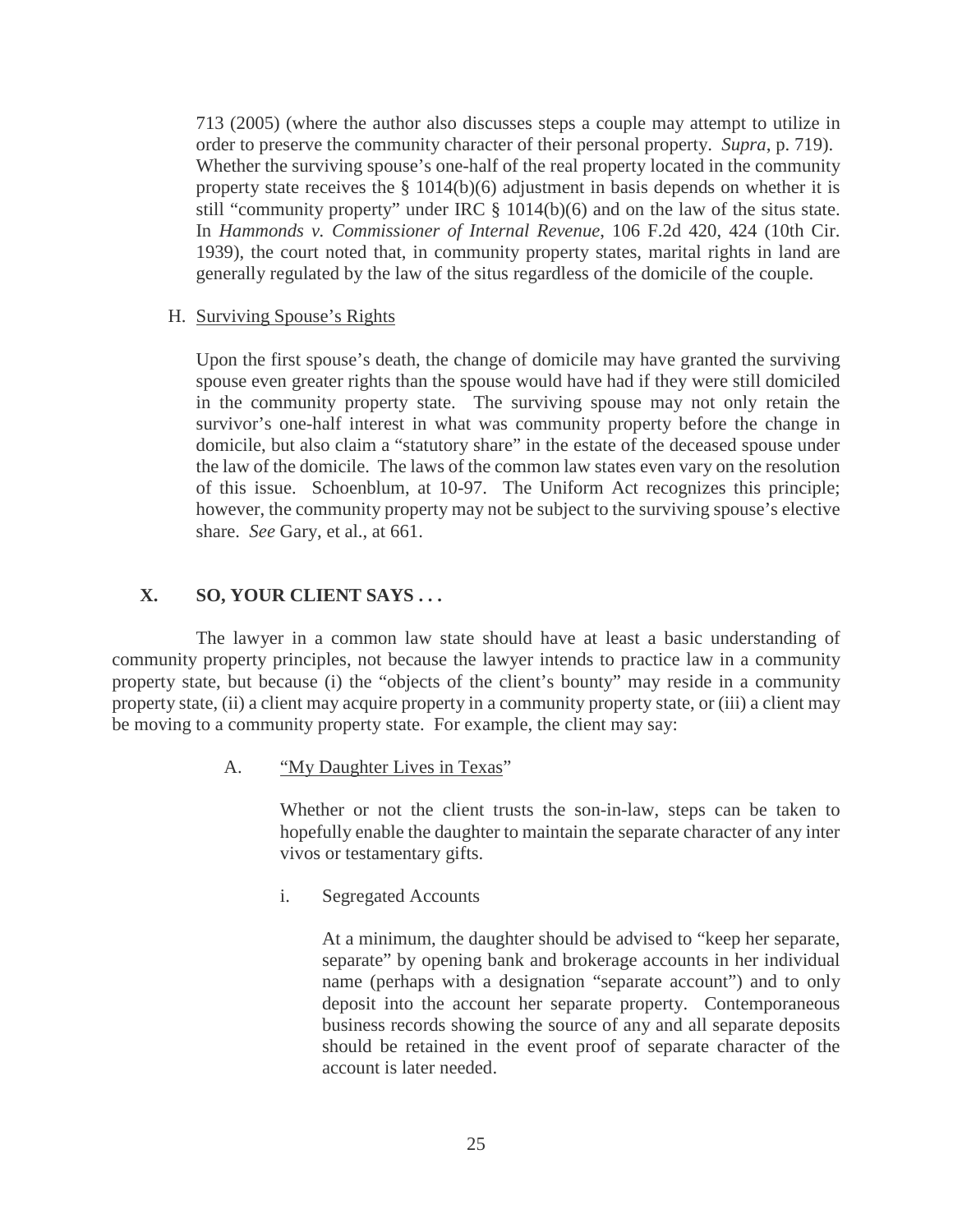ii. Avoid Inadvertent Commingling

In a state like Texas, where income from separate property is community property, any interest (or other income generated by the account) should be paid into a different account in her name (perhaps with a designation of "special community account" in order to avoid a "commingling" of community and separate funds in the separate account. If an account is "commingled," it becomes community property.

iii. Separate Investments

Any investment given to her, purchased with funds in her "separate account" or certificates issued out of her separate account, should be held in her name only. Further, real estate conveyed to her should be conveyed to her "as her separate property." Again, contemporaneous business records can serve as evidence of the nature of the transaction and the separate character of the asset and should be retained.

iv. Family Entities

If the daughter is to be a partner in a family partnership, a member in a family-oriented limited liability company or a shareholder in a closely-held corporation, her interest should be given to her as a gift (or purchased with traceable separate property) and held in her name only (perhaps "as her separate property"). Again, contemporaneous business records of the nature of the transaction should be retained. If she expends any "time, talent or labor" in the management of the entity, paying her a reasonable compensation for those personal services should be considered to hopefully avoid a later reimbursement claim by her husband.

v. Asset Protection Trusts

Any and all of the inter vivos or testamentary gifts could be placed in an asset protection trust for the daughter's benefit during her lifetime. The spendthrift provisions will help not only insulate the daughter's interest from the claims of her creditors, but also any community property claims of the son-in-law. Including a statement in the trust agreement that it is the settlor's intent that any and all interests of the daughter, as well as any and all distributions to her out of the trust, are her separate property may not be conclusive, but may prove to be persuasive in future litigation. Limiting distributions of income and/or principal to an ascertainable standard (health, education,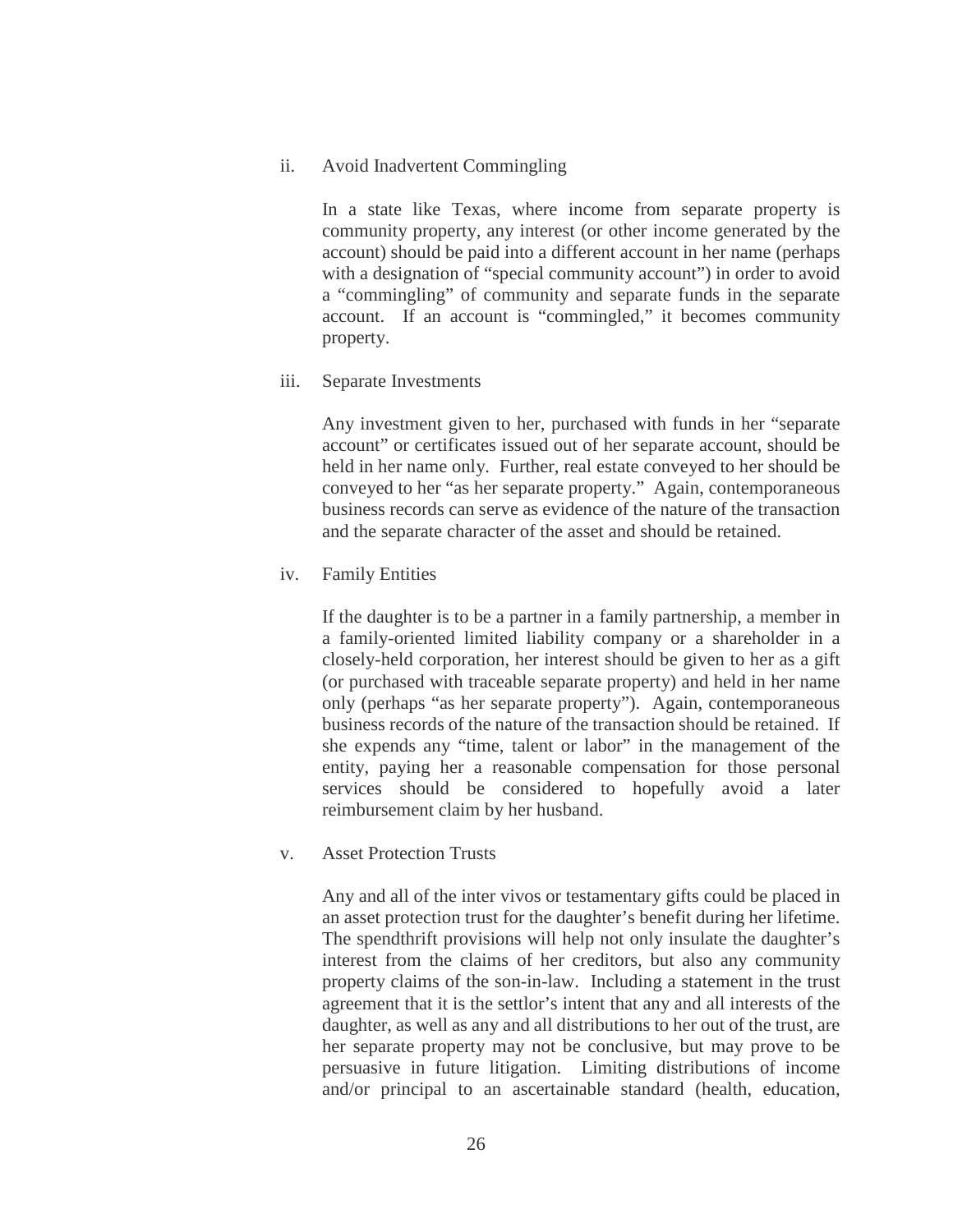maintenance or support) is especially important if the daughter is going to be the trustee or is going to be given a general power of appointment. If a third party is going to serve as trustee, income distributions to her could be at the discretion of the trustee or pursuant to an ascertainable standard. Caution should be exercised in granting any other powers to the daughter over the trustee or the trust estate. Carefully planning and drafting the terms of the trust could prove to be persuasive in maintaining her interests in the trust, as well as distributions out of the trust, as her separate property.

vi. Local Counsel

Texas counsel can be retained to advise the daughter on what other planning tools are available to her in order to insulate "her estate" from any possible community property claims of the son-in-law (or his successors or creditors) and/or to review the client's planning to ensure that what can be done has been done to insulate the daughter's inheritance from any possible claims of the son-in-law (or his successors or creditors). Finally, Texas counsel's fees should be paid by the daughter with her separate property or by the client to avoid any claim by the son-in-law that the daughter misused their community property to his detriment.

#### <span id="page-30-0"></span>B. "I Just Bought a Ranch in Texas"

Generally, the law of the situs governs the ownership of real property. Restatement (Second) Conflict of Laws § 234(1) (1971). This general rule does not mean that the property is community property just because it is located in a community property state. The situs courts usually, but not always, apply their own local rules. Restatement (Second) Conflict of Laws § 234(2).

i. The Situs Rules

Traditionally, the situs state looks to the source of assets with which the land was acquired and then attaches the same character to the real property. Schoenblum, at 10-83. For example, real property purchased in a community property state with funds earned by one or both spouses in a common law state will be characterized as separate real estate because the out-of-state earnings are not community property. Karen Boxx (*Community Property Across State Lines Square Pegs and Round Hole)* 19 Prob. & Prop. 8, 9 (2005). Accordingly, whether title is held in the client's name or in the names of the client and the client's spouse, it is not likely to be found to be community property. The property was not purchased with community funds.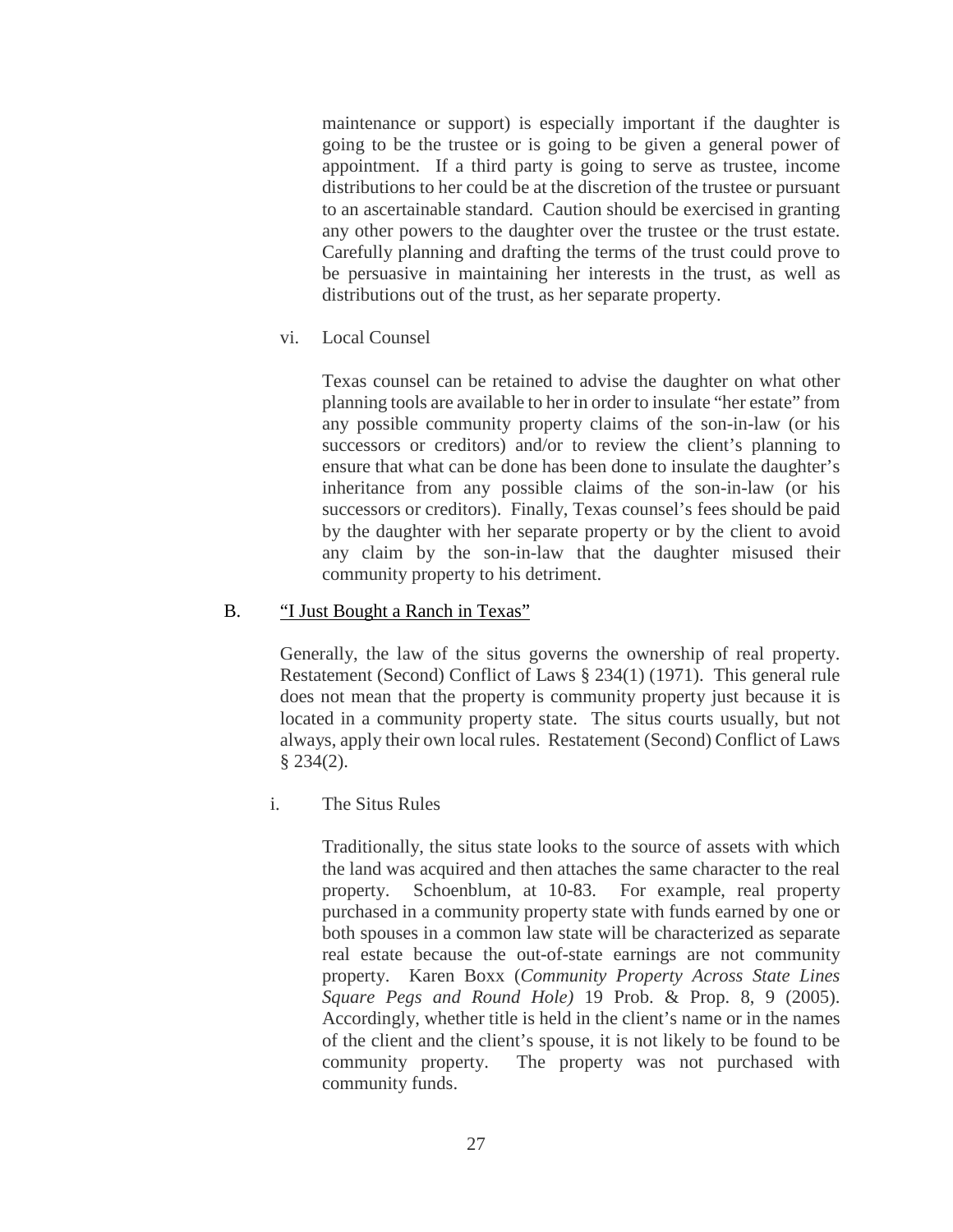#### ii. Title in One Spouses' Name

If title is held in one spouse's name and the other spouse contributed to its purchase (without donative intent), common law principles, like the purchase money resulting trust (after considering its gift exception), would likely be used to recognize that spouse's ownership interest in proportion to the relative amounts contributed, but the Texas real estate would not be community property.

#### iii. Title in Both Spouses' Names

If the second home was purchased with one spouse's property but title was placed in both spouses' names (presumed donative intent), the couple would likely be found to be tenants in common, unless the husband could prove he did not have donative intent when the property was purchased and title placed in both spouses' names. Incidentally, Texas law presumes co-owners are tenants in common, not joint tenants, but survivorship rights can be created by a written agreement of the co-owners.

#### <span id="page-31-0"></span>C. 
<u>"I Am Moving to Texas"</u>

When a couple establishes their new domicile in a community property state, that state's law generally governs their marital property rights. However, any personal property acquired while residing in the common law state may (but not necessarily will) maintain its original ownership status. Real property should maintain its ownership status under the laws of the situs state. *See* Louis Mezzallo, *Tax Management Portfolio, The Mobile Client: Tax, Community Property and Other Considerations*, 803 (BNA).

#### i. Existing Personal Property

Once they establish their new domicile in Texas, each spouse's traceable items of personal property acquired while domiciled in the common law state can remain the spouse's separate property, *assuming the recently attached community property presumption can be overcome by clear and convincing evidence.* As long as the ownership of the asset as established in the common law state can be proven, it will be treated as separate property in Texas, but as time passes, the ability to meet the burden of proof (that the asset was owned prior to the move to Texas may be lost). If so, the asset becomes community property as a matter of law. The owner spouse may even "allow" the property to become "commingled" to reach that result.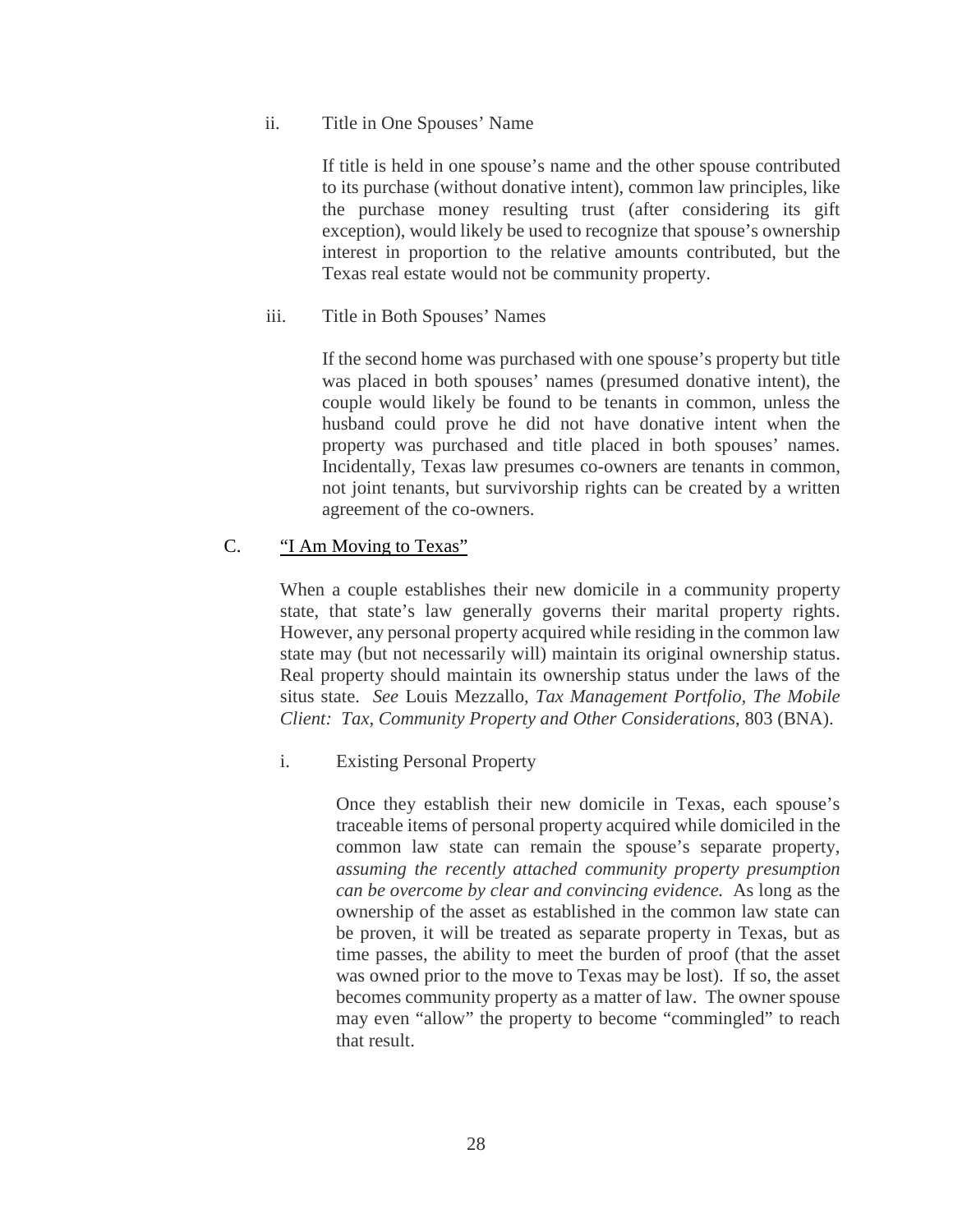ii. Future Acquisitions

However, their respective salaries and other forms of compensation will be community property. The income being generated by their respective separate properties will be community property. Any other assets purchased by either spouse while domiciled in Texas will be presumed community property unless proven to be separate property (i.e., traceable to his or her separate property).

iii. Unilateral Gifts and Debts

Any unilateral gifts of community property to a child, a child by a prior marriage or other third party may later be found by a probate or divorce court to have been a "fraud on the community" and a breach of a duty owing by the donor spouse to the other spouse. Further, if a spouse incurs a tort debt, the creditor may be able to enforce any resulting judgment against any and all community property, even if the other spouse did not have personal liability for the debts, and the creditor will take advantage of the community presumption.

iv. Divorce

Generally, community property is subject to an equitable division by the divorce court and separate property is not. However, any traceable separate property that had been acquired while they were residing in the common law state but what would have been community property had they been living in Texas ("quasicommunity property") will be treated as if it were community property and subject to an equitable division by the divorce court. *See* vii, *infra.*

v. Alimony

While contractual alimony can be incorporated into a divorce decree, absent such an agreement, the Texas divorce court cannot award alimony to a spouse. Alimony is contrary to Texas public policy. A limited form of alimony, "maintenance," is available in limited situations.

vi. Death of First Spouse

Upon the first spouse's death, the deceased spouse will only have testamentary power over the decedent's separate property and onehalf of the community property. The surviving spouse will retain the survivor's separate property and one-half of the community, but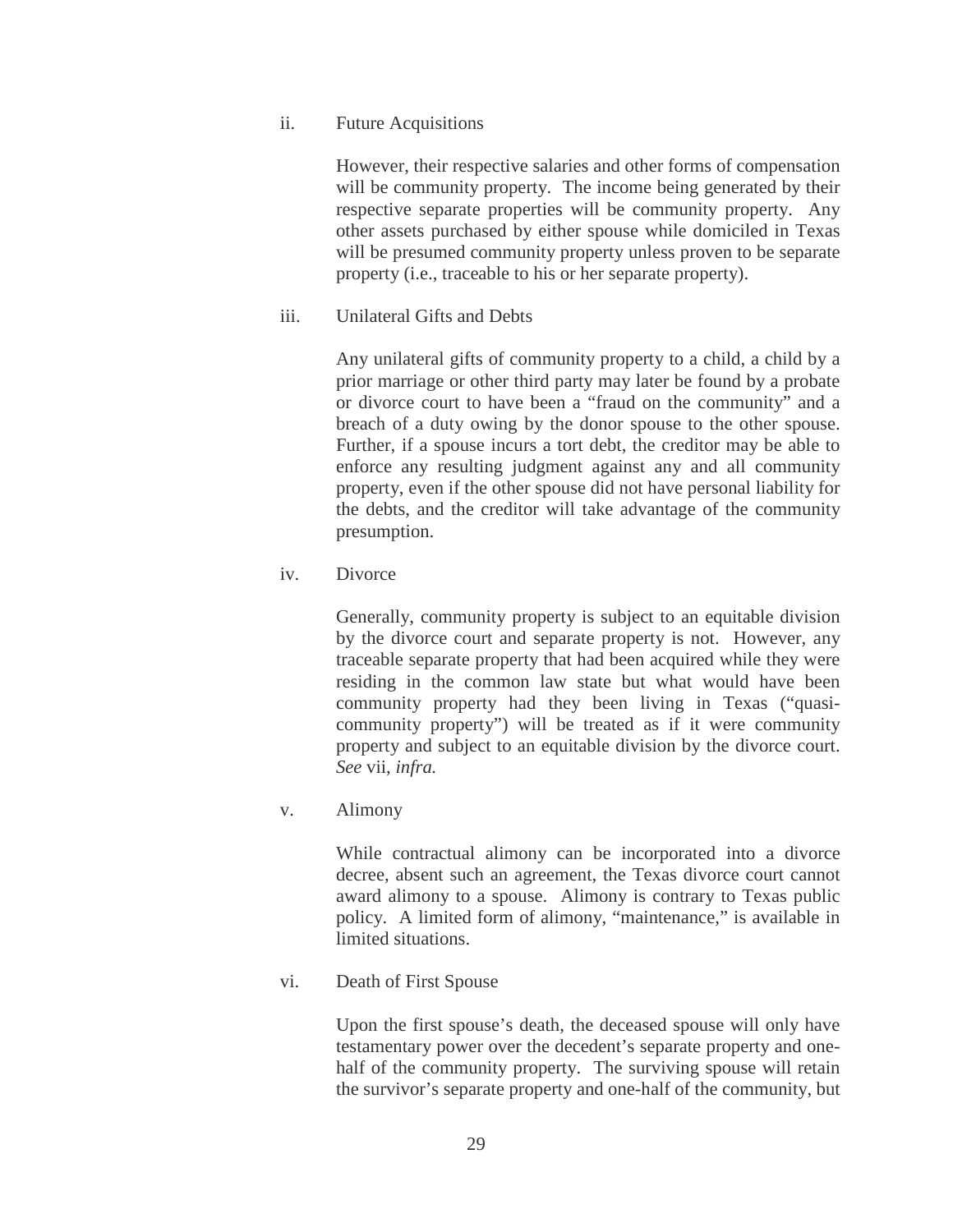will no longer have any elective/statutory share rights. Unlike some states, Texas does not recognize *quasi-community property* at death. *See* vii, *infra*

vii. Compare Other States

Some other community property states grant to the surviving spouse an interest in the deceased spouse's *quasi-community property*, which is actually the decedent's separate property. "Quasicommunity property is generally defined as marital property acquired while domiciled in a common law state that would have been characterized as community property if the married couple had been domiciled in a community property state." Kenneth W. Kingma, *Property Division at Divorce or Death for Married Couples Migrating Between Common Law and Community Property States*, 35 ACTEC J. 74, 82 (2009). *See* Gary, Borison, Cahn and Monopoli, at 661. Generally, the surviving spouse is entitled to an undivided one-half interest in such property, and the remaining one-half interest is subject to testamentary disposition by the deceased spouse. In the event the decedent leaves an incomplete testamentary plan, or dies intestate, all of the decedent's quasicommunity property not otherwise disposed of is distributed in the same manner as community property under the laws of intestacy. If the non-owner spouse dies first, however, this spouse possesses no rights in the quasi-community property of the surviving spouse, and the survivor retains this property, free and clear of any claim of the deceased spouse's estate.

viii. Local Counsel

Obviously, the client would be well advised to consult with Texas counsel as soon as they move (perhaps even before they move). Existing estate planning documents need to be reviewed within the context of Texas law. The need for any community propertyspecific planning should be considered. As should be obvious, joint representation of both spouses is even more problematic in a community property state.

ix. To He<sub>rm</sub> (Double Hockey Sticks) . . . With This!

In view of all of these new complications, the client may wish to "opt out" of Texas' community property regime, a result that can be accomplished in a marital agreement crafted using Texas law. The couple can agree to create a "community free" Texas marriage where all property is the separate property of one spouse or both spouses.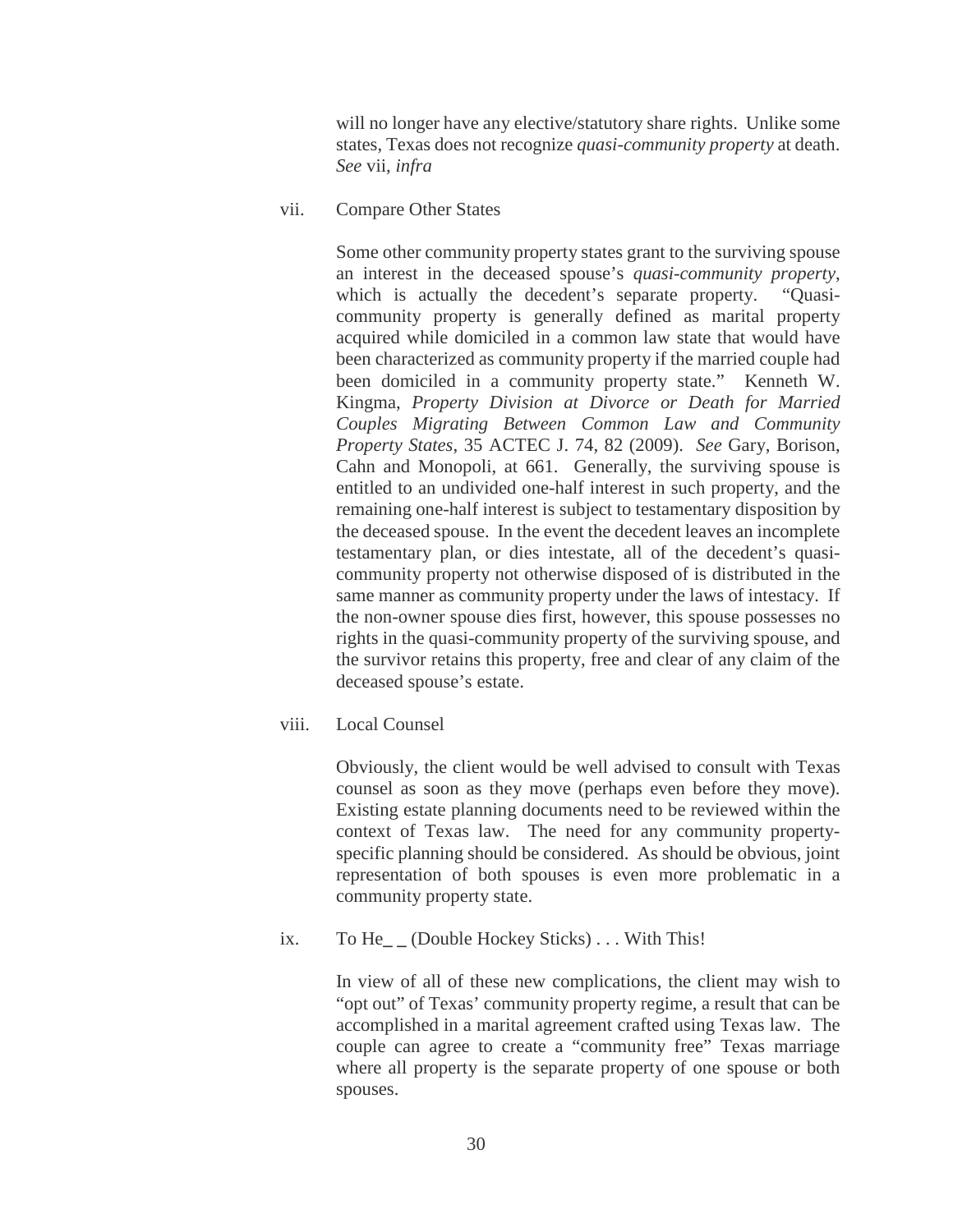# **EXHIBIT**

# **Examples**

#### <span id="page-34-0"></span>A. Illustration No. 1

After the wedding, Pat and Kris bought a home. In order to raise the cash necessary for the down payment, each contributed \$5,000 from non-interest bearing checking accounts owned by each prior to marriage (there were no deposits in either account during the marriage), and they withdrew \$10,000 from their joint checking account where they have deposited their paychecks since they were married. They also borrowed \$80,000 for the balance of the purchase price from a local bank, signing a ten-year note secured by the home. The note was eventually paid, and the bank's lien was released. The home is now valued at \$400,000. Is the home separate property of each or their community property?

In Texas, the home would be characterized as part Pat's separate property, part Kris' separate property and part their community property. Each spouse would own an undivided 5% interest as separate property (assuming the community presumption is rebutted), and they would own an undivided 90% interest as community property (10% due to the community down payment and 80% due to the borrowed \$80,000).

#### B. Illustration No. 2

During the marriage, Pat purchased a weekend home on a nearby lake. As a down payment, Pat used \$10,000 he inherited when an uncle had died and borrowed \$90,000 from the bank for the balance of the purchase price. Pat alone signed the note and secured the note with a lien on the lake house. Shortly after closing, Pat's mother gave to Pat \$90,000 so Pat could pay off the note before making a monthly payment of principal and interest on the loan. The lien was released and the weekend home is now valued at \$200,000.

Is the weekend home Pat's separate property or the community property of Pat and Kris? In Texas, it is 10% Pat's separate property (assuming the community property presumption is rebutted) and 90% the community property of Pat and Kris because the consideration paid for the weekend home was from both the \$10,000 down payment, and the \$90,000 borrowed from the bank. Even though only Pat borrowed the money (Kris had no personal liability), the borrowed \$90,000 is also presumed to be community property. The fact that the note was paid with separate funds is likely to be found to be irrelevant for characterization purposes, but Pat may have a separate claim for reimbursement.